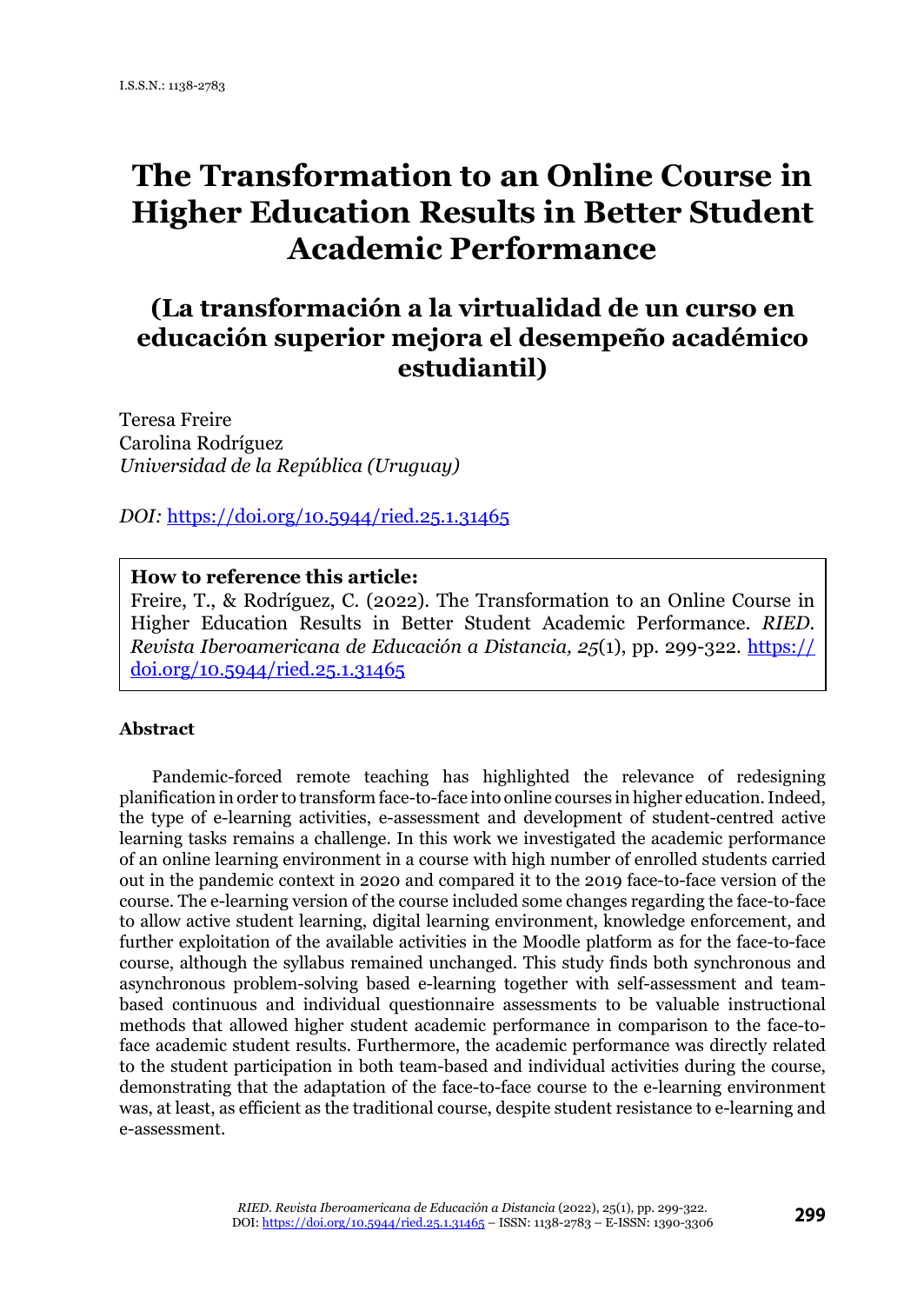*Keywords:* e-learning; digital learning environment; student academic performance; higher education.

#### **Resumen**

La enseñanza remota en línea forzada por la pandemia ha puesto en evidencia la necesidad de rediseñar la planificación de los cursos presenciales a su versión en línea de manera adecuada en la educación superior. De hecho, el tipo de actividades y evaluaciones en línea (digitales), sigue siendo un desafío en la educación universitaria. En este trabajo, investigamos la eficiencia de la transformación de un curso universitario de alta matrícula estudiantil presencial a modo en línea a través del estudio del desempeño académico estudiantil. La versión en línea del curso fue llevada a cabo durante el segundo semestre del año 2020 a través de la creación de un espacio de aprendizaje virtual y comparando el desempeño académico de los estudiantes con el obtenido durante la versión presencial del año 2019, en función a su participación en las actividades de evaluación continua. Se favoreció el aprendizaje activo por parte del estudiante, generando un ambiente digital de aprendizaje amigable, favoreciendo las instancias de autoevaluación, y respetando el currículo del curso. Este estudio muestra que las actividades en línea, tanto de forma asincrónica como sincrónica, basadas en la resolución de problemas, en conjunto con actividades continuas evaluables grupales e individuales, resultaron estrategias educativas valiosas que permitieron una mejora en el rendimiento académico estudiantil, demostrando que la incorporación de actividades digitales adecuadas fue tan eficiente como el curso tradicional, a pesar de la alta resistencia estudiantil a la continuidad de la enseñanza en línea y a la evaluación digital.

*Palabras clave:* enseñanza en línea; desempeño académico; adaptación; presencialidad; educación superior.

Nowadays, Covid19 pandemic has forced higher education e-learning and teaching by both students and non-learning experienced teachers, respectively, in the entire world. In addition, the expanding use of new information and communication technologies (ICTs) has been significantly developed in higher education in the last decade. In the context of this forced remote teaching, the relevance of redesigning planification in order to transform face-to-face into online courses, including the type of learning activities and assessment, remains a challenge, especially in relatively small nations (Wang, 2009) such as Uruguay. Indeed, assessments with digital resources might be tenfold more complex than traditional face-to-face courses (Romero-Martín et al., 2017; Yilan & Koruyan, 2020), both for teachers and students. Moreover, the way that the digital environment transforms sensitive processes such as ICT-mediated learning assessment and the assessment of online learning systems needs to be especially addressed (Oguguo et al., 2020; Torres-Madroñero et al., 2020).

The minimum criteria or expectations that must be considered in higher education in order to transform face-to-face courses into online or e-learning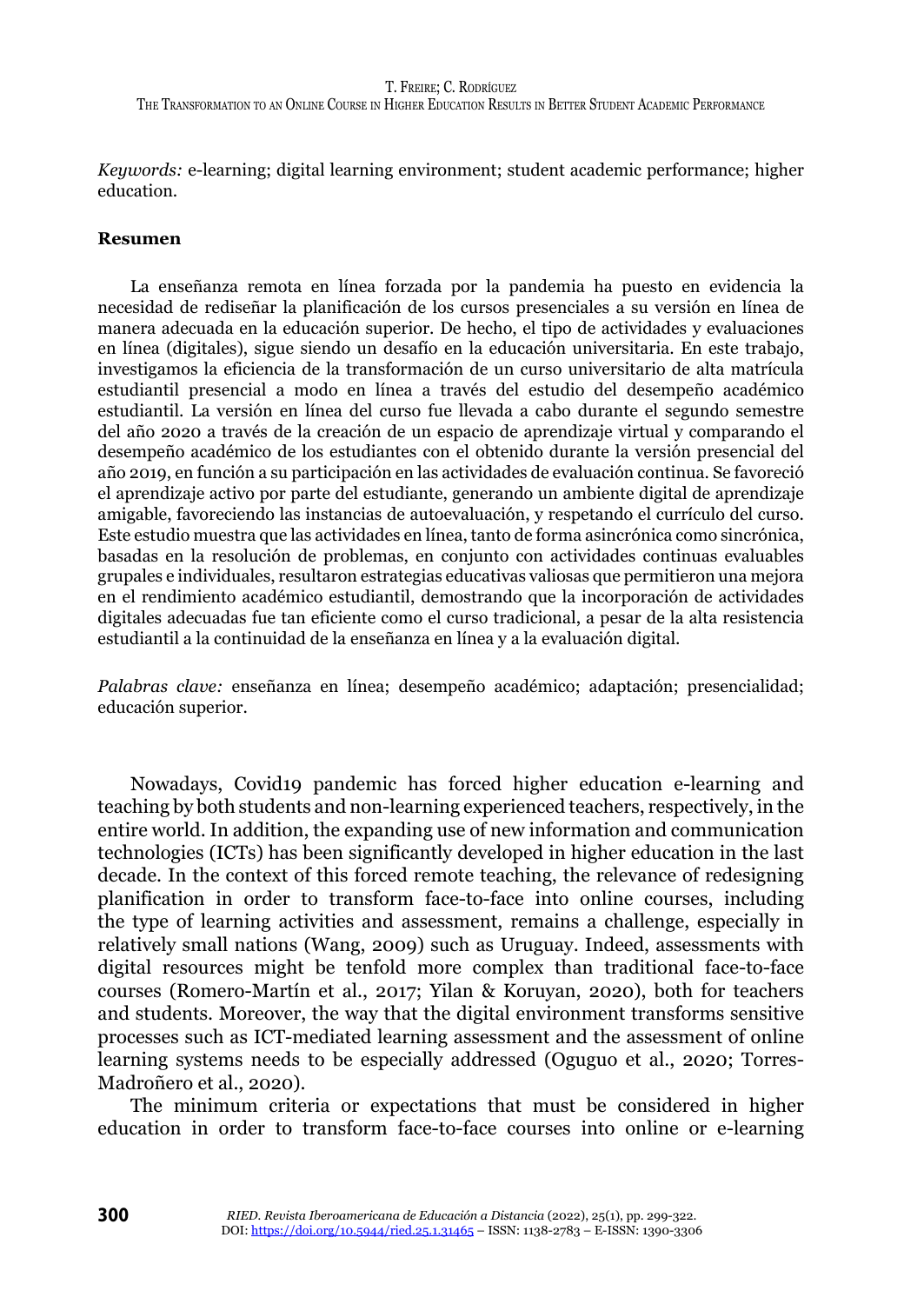environments include focusing on online capabilities developed by both students and teachers, considering the intentional integration of technology to support teaching and learning processes, and emphasizing active learning (learner-centred) and/or problem solving-based approaches (Barkley, 2010; Barkley et al., 2005; Ferrufino Olmos, 2021). Therefore, it is more than clear today that online course design goes further the transfer of content online or replicating face-to-face classroom sessions. Instead, it involves redesigning content for an online environment; rethinking course goals, assessments, and learning experiences; integrating technology intentionally; and putting online structure and support in place to promote self-directed learning. Furthermore, the emergency-driven compulsory remote teaching has imposed teachers to attend all these criteria from different points of view and make teaching strategies more flexible and diverse, while considering different student learning abilities in order to successfully incorporate e-learning in higher education courses.

In this context, it is worth noting the relevance of the renewed role of educational teachers as mediators of knowledge providing effective and comprehensible description of activities, support and feedback to students in the ICT-based selfregulated learning environment, as well as the need to move towards e-assessment as a guarantee of student academic performance and the evaluation of the quality of online learning. Furthermore, careful considerations must be taken into account as online alternatives to face-to-face assessment in order to ensure the quality of digital assessment and to favour student learning. These might include continuous evaluation, direct learning tracking, team-work, oral activities to favour communicational activities beyond knowledge acquisition, or individual questions to students (Alyoussef, 2021; Jeong, 2017; Vilchez-Sandoval et al., 2021; Wang, 2009; Yilan & Koruyan, 2020).

Digital education platforms have been very much exploited during remote education forced by Covid19 pandemic. Indeed, recent studies have demonstrated that the total number of activities in 2020 was significantly increased compared to the same period in 2019 [\(https://moodle.com/covid19/](https://moodle.com/covid19/); Lapevska et al., 2021). In Uruguay, the education at the University of the Republic (Universidad de la República, UdelaR) also witnessed dramatic changes in the use of Moodle during 2020. In order to motivate students through e-learning, we adapted a Haematology and Immunology university course located in the second semester 2020 of the Medical Doctor (MD) curriculum career and compared the student academic performance between the face-to-face course (carried out before pandemic) and the e-learning environment adapted course, carried out during remote teaching by UdelaR in 2020, while face-to-face courses were cancelled. In this context, we applied flipped learning-like activities and two complementary kinds of assessment activities to favour the e-learning environment via Moodle (Hossain Khan & OiriddineAbdoub, 2021; Jeong, 2017; Mursyidah et al., 2021; Vilchez-Sandoval et al., 2021). This work provides evidence of the success of a carefully designed course adapted to an e-learning environment in Uruguay during pandemics-induced remote higher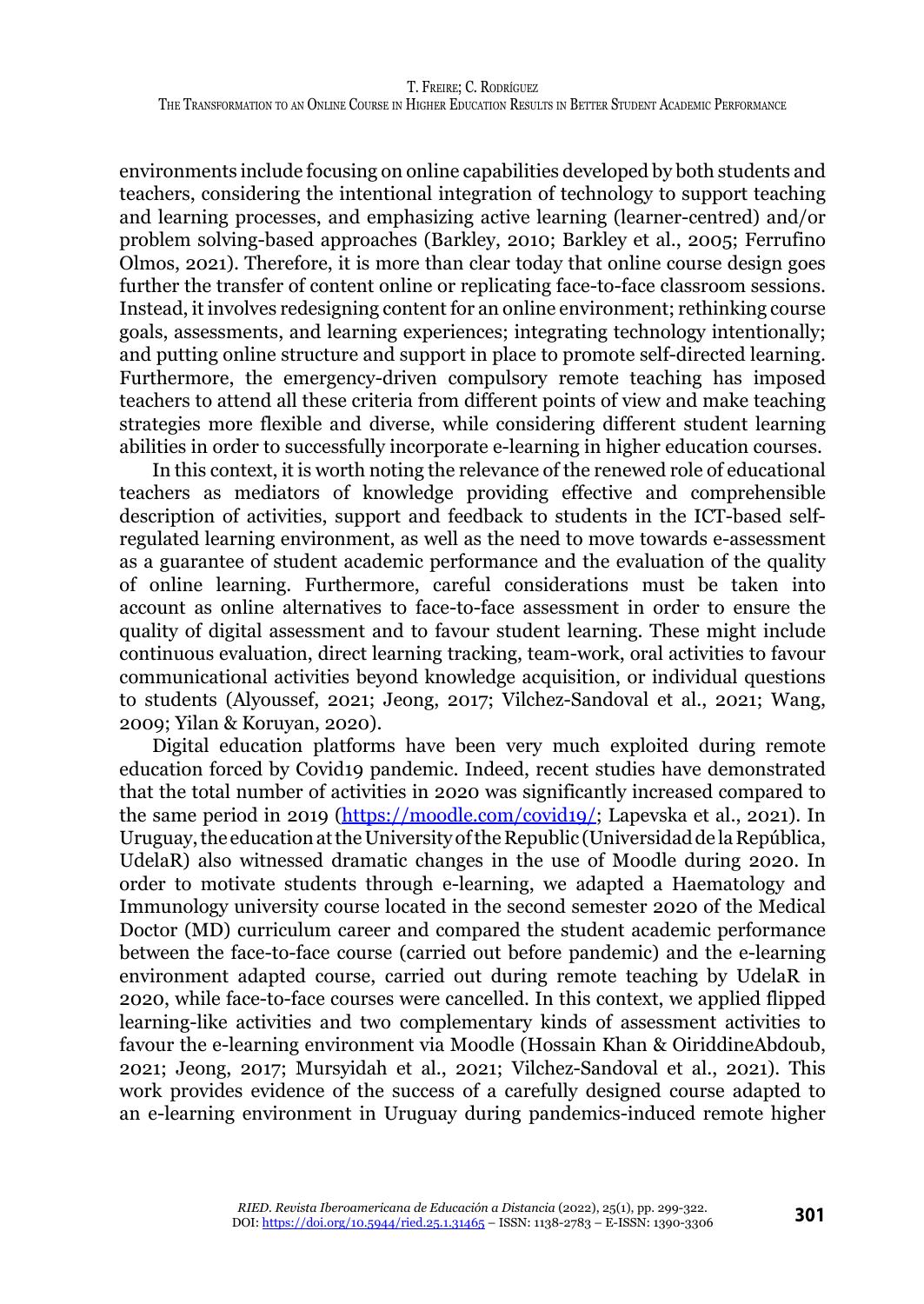education and its contribution to the academic performance of students, paving the way to new e-learning approaches in our country.

#### **METHODOLOGY**

We present a retrospective analysis of two versions of the same course in higher education with the same syllabus: a face-to-face and an online course with an e-learning environment (e-learning). This course is located in the sixth semester of the career of MD in the School of Medicine at the University of the Republic (Facultad de Medicina, Universidad de la República), Uruguay. It is composed of three modules, lasting four weeks each. At the end of each module, a multiple-choice questionnaire of four distractors is available for student assessment. Oral teambased activities based on problem solving and case-based learning are also available during the course as continuous assessment. None of the activities is compulsory. However, in order to pass the course, and be able to take the exam, students must reach a minimum of 40% in the overall of available assessments. Those students who obtain more than 70% are exempt from the final exam. Those who obtain less than 40% must retake the course.

A thousand and two hundred and four (1204) students enrolled in the faceto-face course performed during 2019, while a thousand and three hundred and seventy-two (1372) students enrolled in the digital course performed during 2020 (Table 1). Average age of students was 20 years old. Data for this study were collected from the list of grades for each student of all certifying assessments during both 2019 (face-to-face) and 2020 (online) editions of the course. Both courses required at least 25-hour dedication per week. It is worth noting that the majority of students (>90%) performed only this course (meaning that they were fully available for this course, while they did not carry out any other course at the same time) according to the 2008 curriculum of the MD career developed by Facultad de Medicina, Universidad de la República.

#### **Description of the face-to-face course**

The 2019 version of the course was composed of every day master lecturers (from Mondays to Fridays) of an average of 1 h 30 min each, followed by 2 h discussion classes based on problem- or case-solving tasks in teams (formative assessment). Face-to-face activities were performed in groups of around 35 students. Certifying (scoring) team-based tasks were also available as: i) Two *seminars*, including the acquisition of knowledge and analyses of a research article linked with one of the main topics of the week, and an oral presentation in teams followed by questioning by the teacher (Table 1); and ii) Three *workshops* where students had to present the solution to a clinical case or problem linked to the main topics of each course module by a team-based oral presentation. Furthermore, there was an experimental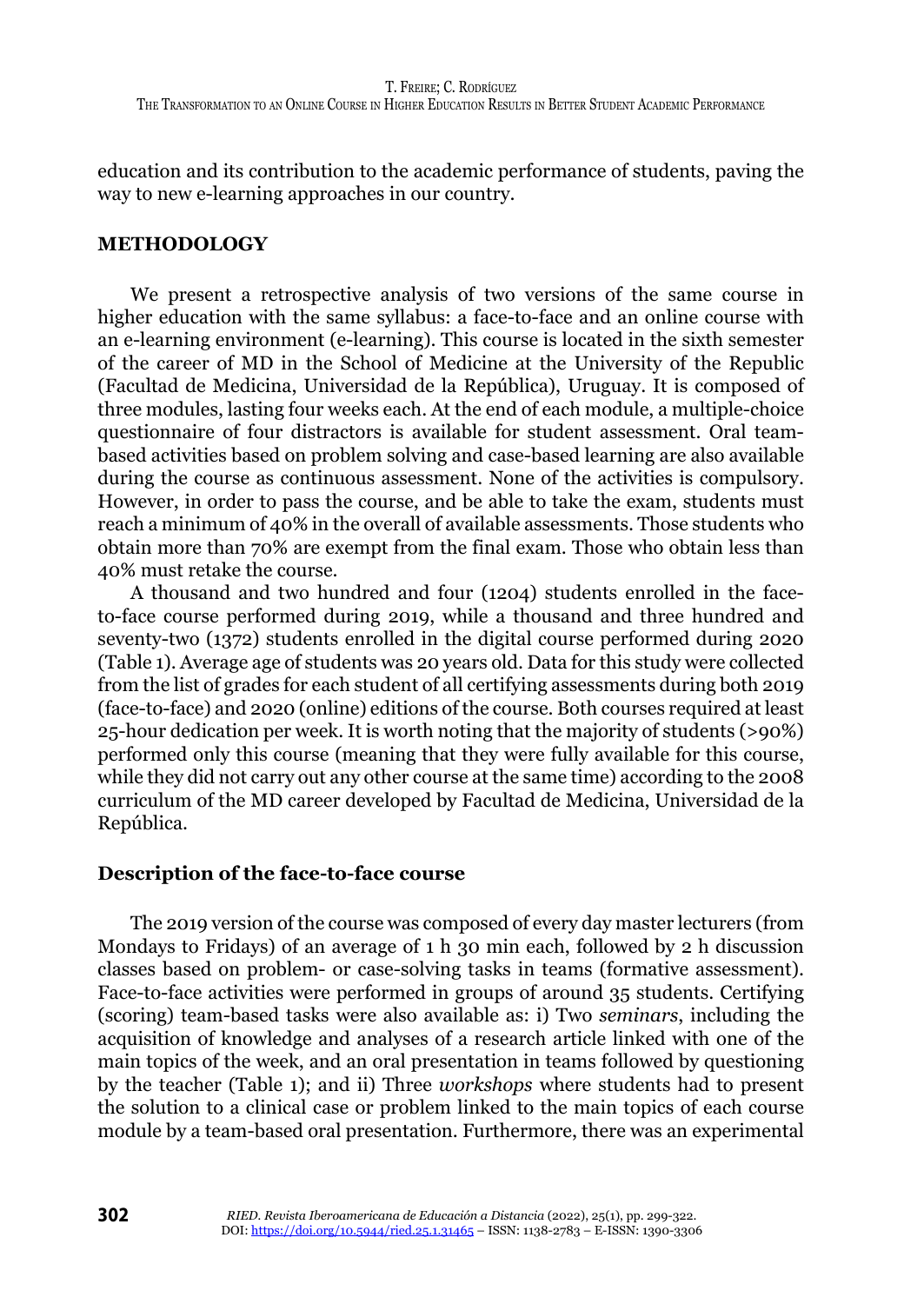activity in the Immunology laboratory, where students performed an experiment in teams and an individual oral report on the obtained results and their interpretation or significance (Table 1). Teams were composed of up to six students. Students could score points from continuous oral individual and team-based activities independently of the number students chose to carry out (1 to 6).

# **Table 1**

*Differences and similarities between face-to-face and online courses*

| <b>Characteristics of the</b><br>course                                   | Face-to-face (2019)                                                                                   | <b>Online (2020)</b>                                                                                                |  |
|---------------------------------------------------------------------------|-------------------------------------------------------------------------------------------------------|---------------------------------------------------------------------------------------------------------------------|--|
| Number of enrolled students                                               | 1204                                                                                                  | 1372                                                                                                                |  |
| Theoretical activities                                                    | face-to-face master lecturers<br>$(1 h 30 min)$ per day (from<br>Mondays to Fridays)                  | from 3 to 5 of 20 min videos<br>on youtube prepared by<br>teachers (from Mondays to<br>Thursdays)                   |  |
| Problem-solving formative<br>(not certifying) activities                  | 2 h per day                                                                                           | 1 h per day                                                                                                         |  |
| Certifying problem-solving<br>activities                                  | 10 h during the whole course                                                                          | 1 h per day (from Mondays to<br>Thursdays)                                                                          |  |
| Certifying problem-solving<br>activities in teams                         | 2 seminars (research article)<br>3 workshops<br>1 laboratory                                          | 5 seminars (research article)<br>5 workshops                                                                        |  |
| Maximum of points (over<br>100) reachable by team-<br>based activities    | 16 (any activity scored,<br>independently of the number<br>of the activities performed by<br>students | 25 (at least students had to<br>perform 80% of activities to<br>be able to score)                                   |  |
| Individual assessment<br>by questionnaires (four<br>distractors)          | 28 multiple choice questions<br>in 3 face-to-face tests up to<br>90 min                               | 25 multiple choice questions<br>in 3 online tests up to<br>40 min distributed in 5<br>unidirectional pages          |  |
| Maximum of points (over<br>100) reachable by individual<br>questionnaires | 3 face-to-face tests of 28<br>points each: 84 points in<br>total                                      | 3 online tests of 25 points<br>each: 75 points in total                                                             |  |
| Self-assessment<br>questionnaires                                         | non available                                                                                         | One questionnaire at the end<br>of each week in the same<br>conditions as individual<br>online tests with feedback. |  |

# **Description of the online course**

The 2020 version of the course contained both online synchronous and asynchronous-based activities with the objective to develop problem solving tasks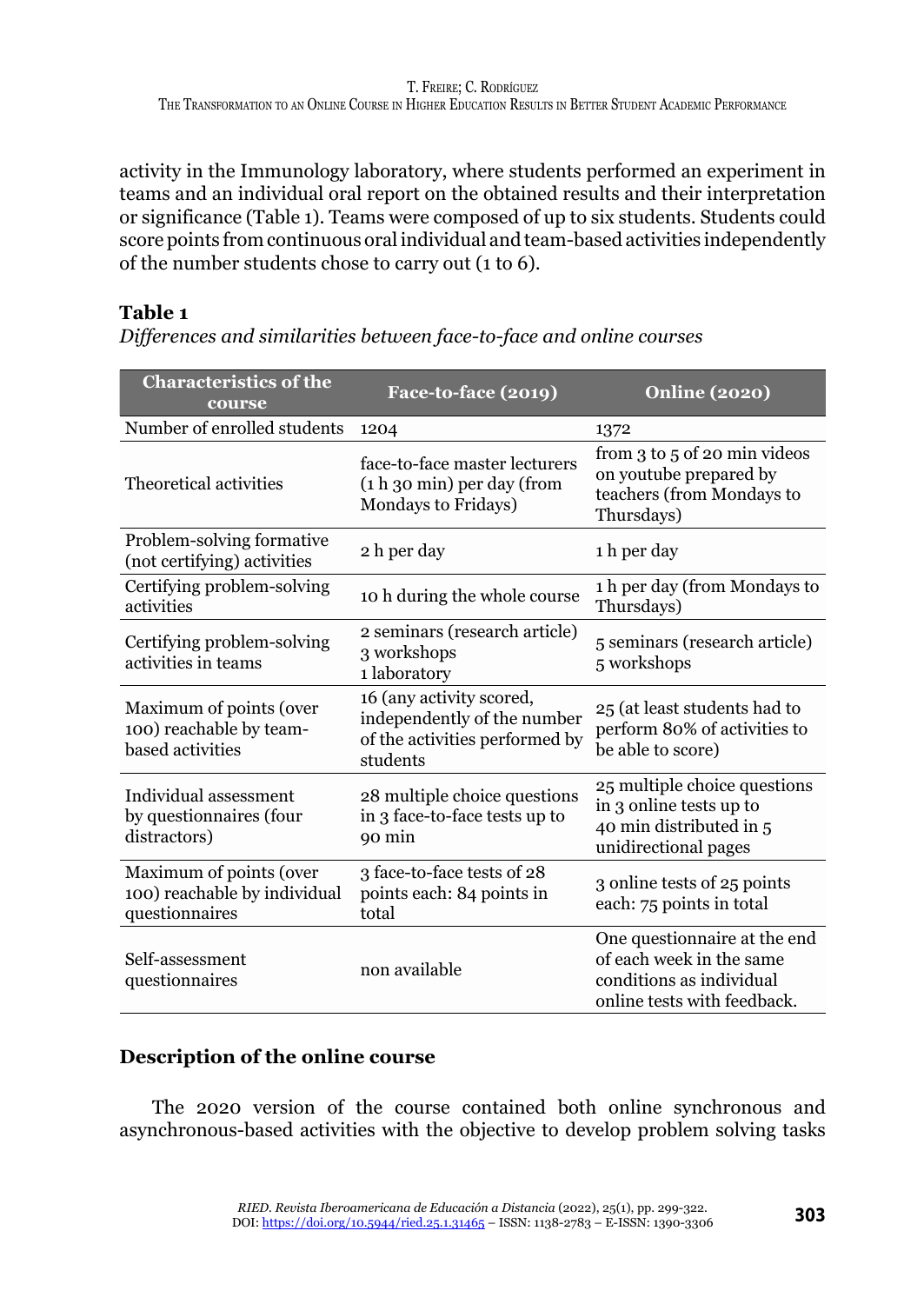both in teams and individually. Asynchronous activities involved the analysis, comprehension and integration of concepts developed in videos by teachers according to the course syllabus. Between three and five short videos of up to twenty minutes with major concepts were prioritized (Table 1). These asynchronous activities replaced the face-to-face master lectures. Team-based activities were presented as: i) Five *seminars*, when the task was to analyse, describe and present a research article, and ii) Five *workshops*, when the task was to resolve a question, problem or clinical case. In both team-based activities students had to apply previously acquired theoretical knowledge and develop or put into practice communication skills (Table 1). Teams were composed of up to six students and prepared the task before the synchronous meetings (in a flipped-learning-like lesson) with the teacher in groups of up to 35 students. These activities were similar to those performed during the face-to-face course, although the organization and number was different. Indeed, in order to ensure student presence and participation during the synchronous activities, students were capable of scoring as long as they performed 80% of the oral activities, meaning that they had to do at least 8 from the 10 oral activities proposed during the whole duration of the course. Otherwise, they could not score any points. No laboratory activities were performed (Table 1).

# **Statistical analyses**

Results were analysed using GraphPad Prism software 6.0 (GraphPad Software, San Diego, CA) by one or two-way ANOVA or Student t test, as indicated in the legends to Figures. Results were considered to be significantly different when \*p < 0.05, \*\*p < 0.01, \*\*\*p < 0.001 and \*\*\*\*p < 0.0001.

#### **RESULTS**

#### **General analyses of student academic performance**

First, we analysed the population of students both in the face-to-face and online course performed in 2019 and 2020, respectively. As shown in Figure 1A, in both versions of the course participated a similar ratio of female and male students. In particular, the participation of more than two-thirds of the students were females (Figure 1A). When analysed according to their academic performance, the results of the study indicated that 20% of the students failed while 45% passed the face-to face course. On the other hand, only 15% of the students failed the online course in an e-learning environment whereas 43% passed it. However, only 35% of students participating in the face-to-face course, while 42% of the students who participated in the online course with an e-learning environment, were exempt from the exam (Figure 1B and Table 2), indicating an increase in the academic performance of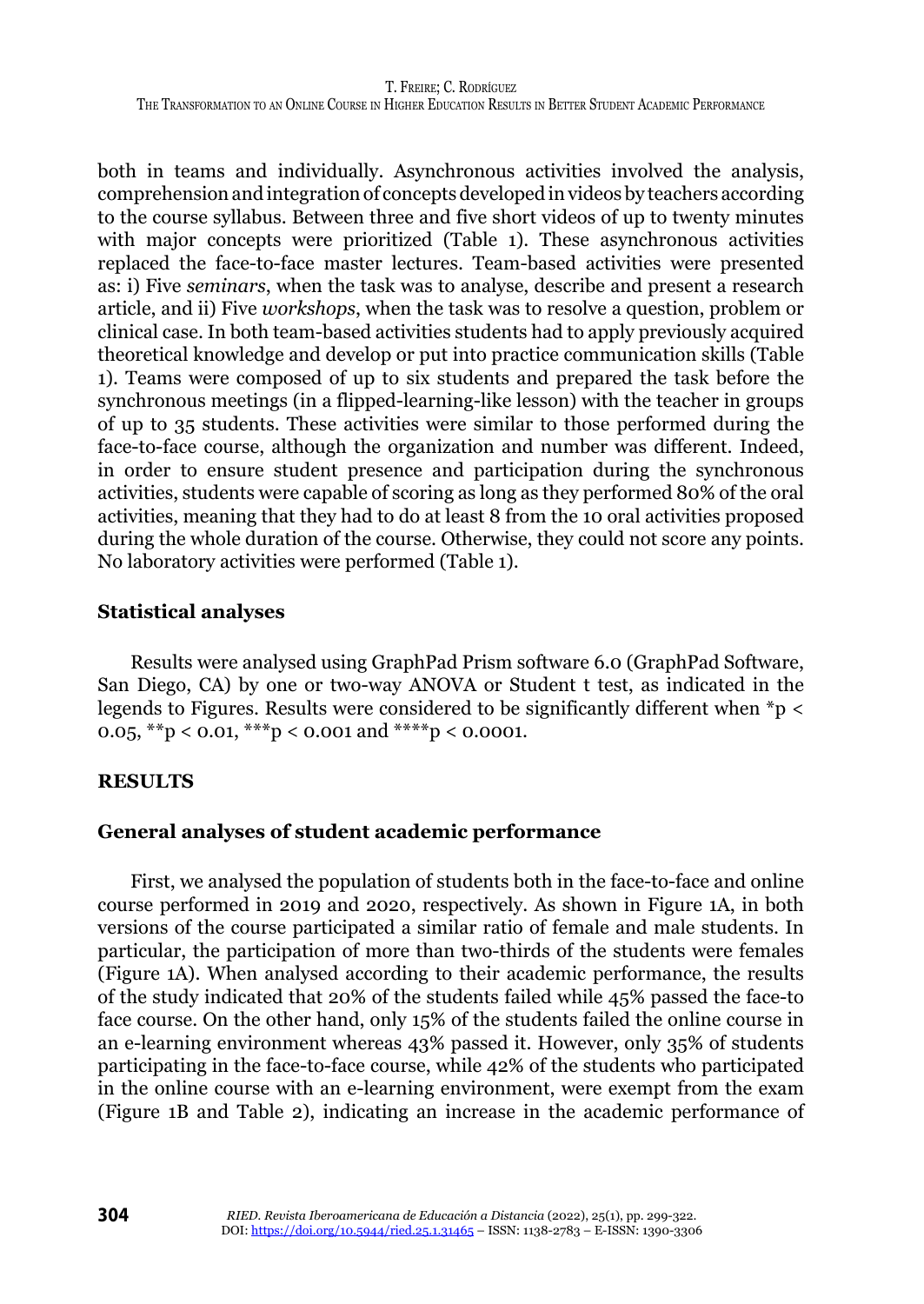the students after carrying out the online course with respect with the face-to-face course. On the other hand, the overall qualifications obtained by the students who failed or passed the course, as well as those that were exempt from the exam, were not significantly different between the face-to-face and online versions of the courses (Figure 1C). Finally, only 37% of the students performed the team-based assessment tasks during the face-to-face course, while the student participation (90%) in these activities was significantly increased in the online course (Table 2).

# **Figure 1**

*Analyses of student academic performance after the face-to-face and online versions of the course*

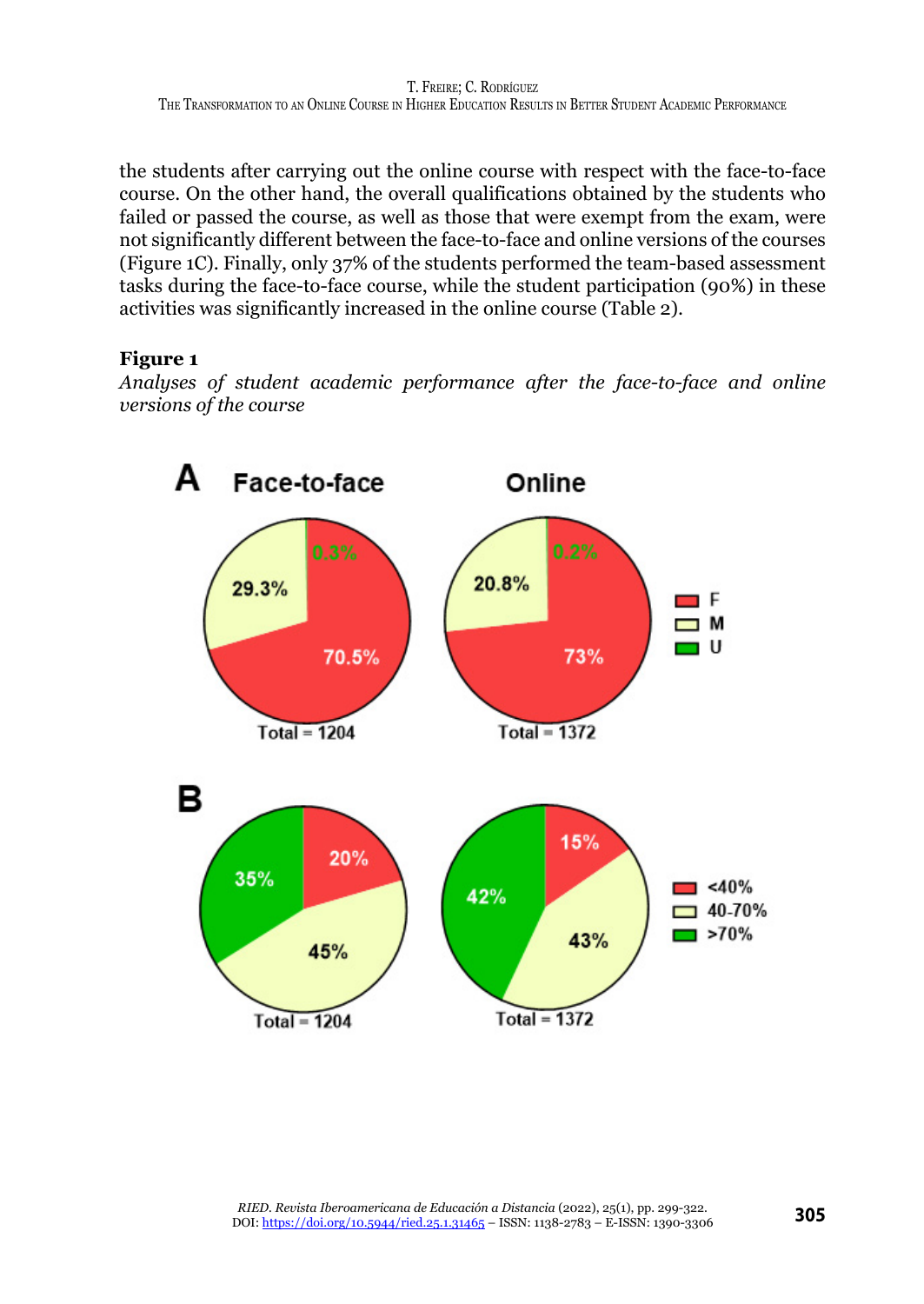

*Note*: A) Percentage of female (F, in red), male (M, in yellow) and gender undefined (U, in green) students who participated in the face-to-face (left) and online (right) courses. B) Percentage of students who failed (scored less than 40% of points), passed (scored between 40 and 70% of total points) and were exempt from the exam (scored more than 70% of total points) in the face-to-face (left) and online (right) courses. C) Student qualifications (in percentage) after carrying out the face-to-face (left) and online (right) courses. The number of students is shown above each bar. Statistical analyses were obtained by a two-way ANOVA test. Asterisks indicate statistically significant differences (\*\*\*\*p < 0.0001).

#### **Table 2**

*Summary of academic performance of students in the two different course modalities*

| <b>Student academic performance</b>                                                                   | <b>Face-to-face</b><br>(2019) | <b>Online (2020)</b> |
|-------------------------------------------------------------------------------------------------------|-------------------------------|----------------------|
| Number of enrolled students                                                                           | 1278 (100%)                   | 1372 (100%)          |
| Number of students that did not pass the course<br>(must retake the course):<br>$\langle 40\%$ points | 246 (20%)                     | 210(15%)             |
| Number of students that passed the course (able to<br>take the exam):<br>between 40% and 69% points   | 549 (45%)                     | 571 (43%)            |
| Number of students that were exempt from the exam:<br>$>70\%$ points                                  | 409 (35%)                     | 591(42%)             |
| Number of students that performed at least 80% of<br>team-based assessment                            | 471 (37 %)                    | 1228 (90%)           |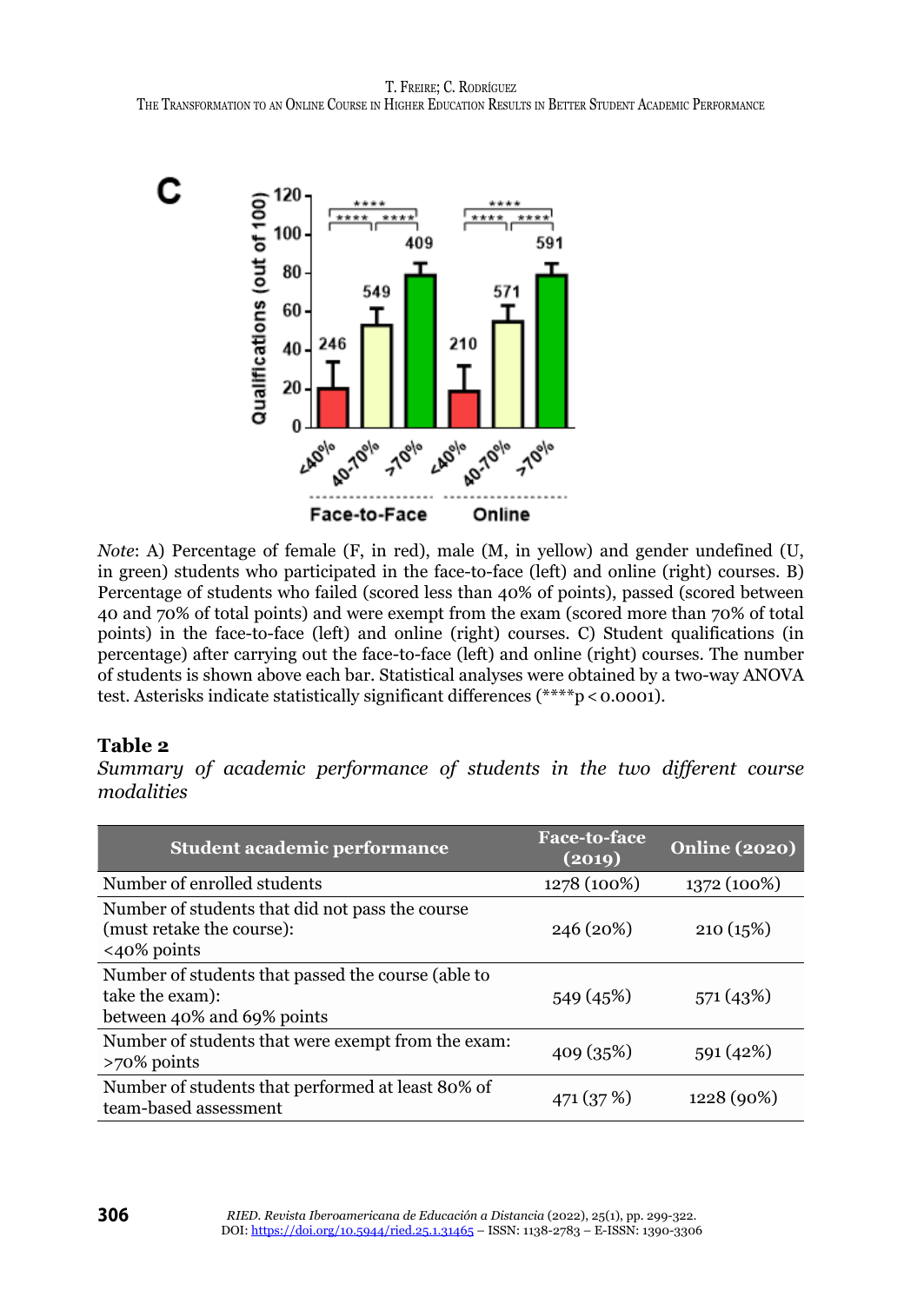T. Freire; C. Rodríguez The Transformation to an Online Course in Higher Education Results in Better Student Academic Performance

In order to deeply compare the academic performance of students who participated in the face-to-face and the online courses, we also analysed the percentage of students who failed or passed the course as well as those who were exempt from the exam according to student gender. As depicted in Figure 2, around two-thirds of the students who failed (<40%, part A) or passed the course (40-70%, part B), as well those that were exempt from the exam (>70%, part C) were female, considering both the participation in the face-to-face and online courses. Altogether, these results indicate that the same ratio of female, male and gender undefined students characterised the student population of both courses (Figure 1A), and that the academic performance did not depend on student gender in either of the course modalities.

#### **Figure 2**

Student academic performance in face-to-face and online courses according to gender

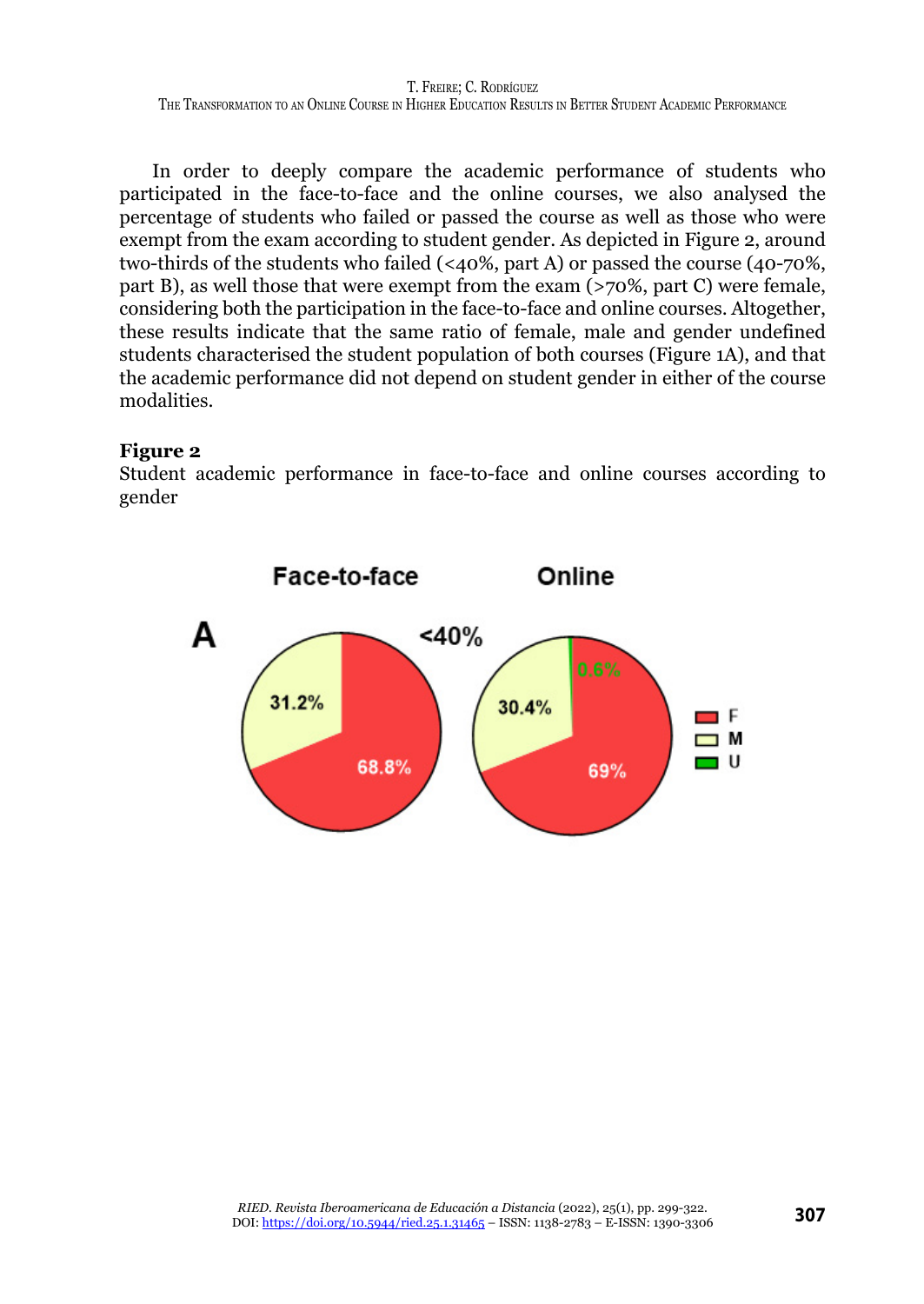

*Note*: A) Percentage of students who failed (scored less than 40% of points). B) Percentage of students who passed (scored between 40 and 70% of overall qualification points). C) Percentage of students who were exempt from the exam (scored more than 70% of overall qualification points). In all cases, student population who participated in the face-to-face course is shown on the left, while those who participated in the online course are on the right pie plots. Female (F), male (M) and gender undefined (U) students are indicated in red, yellow and green, respectively.

# **Student academic performance according to their participation in oral team-based assessment tasks**

Most of students, about two-thirds, did not perform the continuous certifying assessment team-based activities during the face-to-face course (Figure 3A, left bar plot) while a four-fold increase in student participation (>80%) was detected in the adapted e-learning environment (Figure 3A, right bar plot), likely as a result of the liability of carrying out at least 80% of these activities for students to be able to score points (Table 2). On the other hand, in both course modalities student grades significantly increased with the number of continuous team-based assessments (Figure 3B), demonstrating the impact of these activities in student academic performance, regardless of the course modality.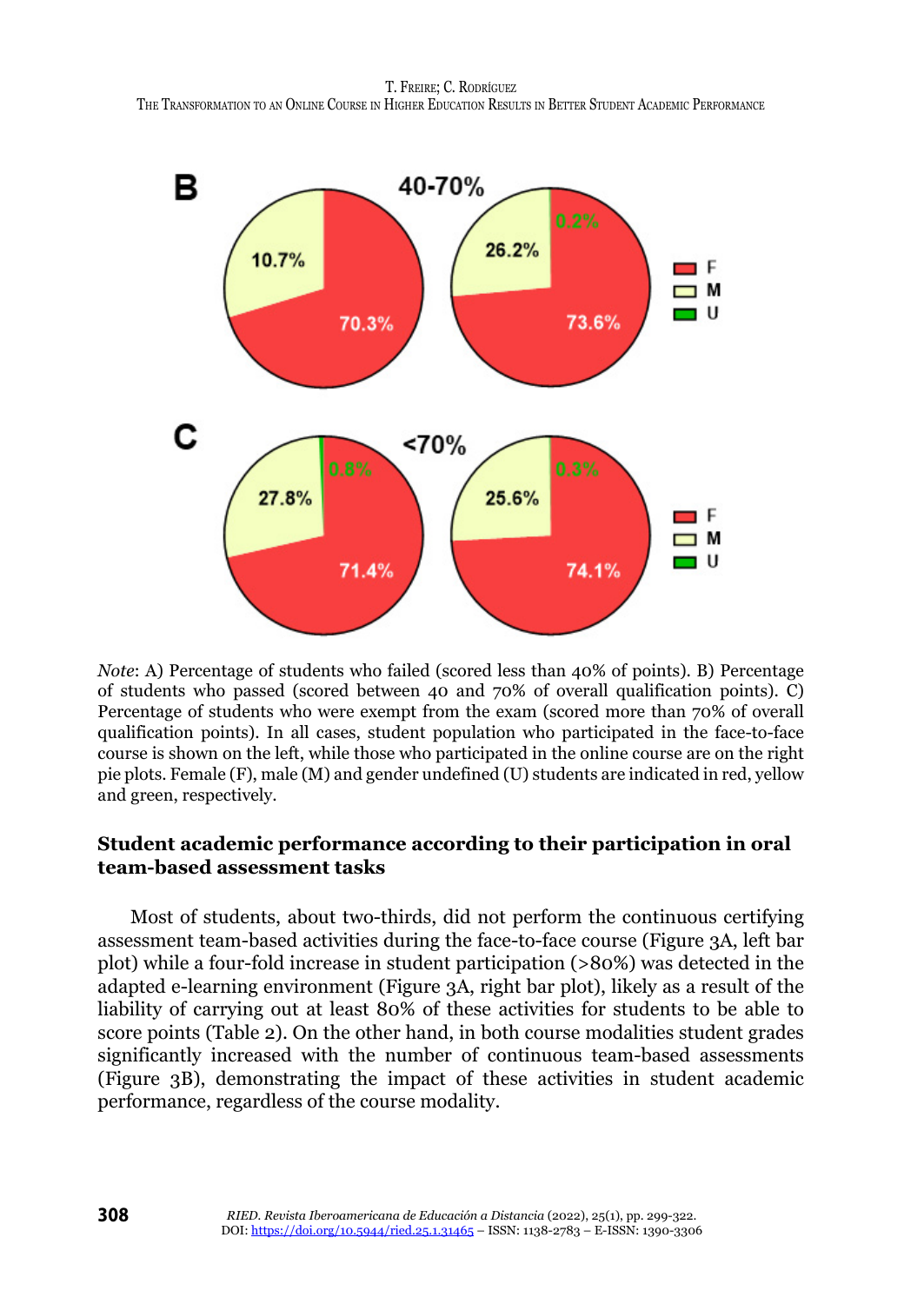#### **Figure 3**

*Student academic performance in face-to-face and online courses according to the continuous team-based assessment activities*



*Note*: A) Number of students according to their participation in 1, 2, 3, 4, 5 or 6 from the six available activities in the face-to-face courses, or 1, 2, 3, 4, 5, 6, 7, 8, 9, 10 from the 10 available activities in the online course. "0" indicates the number of students who did not participate in any of these activities. B) Overall student qualifications (%) after carrying out the face-toface or virtual course according to their participation in continuous team-based assessment activities. Statistical analyses were obtained by a two-way ANOVA test. Asterisks indicate statistically significant differences (\*p<0.05, \*\*p<0.01, \*\*\*p<0.001 and \*\*\*\*p<0.0001).

Then, we analysed student academic performance in each continuous teambased or individual assessment activities according to their participation during the course. As expected, students' grades obtained from continuous oral team-based assessment tasks significantly increased with the number of these activities, both during the face-to-face and online courses (Figure 4A). Of note, during the online course, students who performed less than 70% of these activities were not able to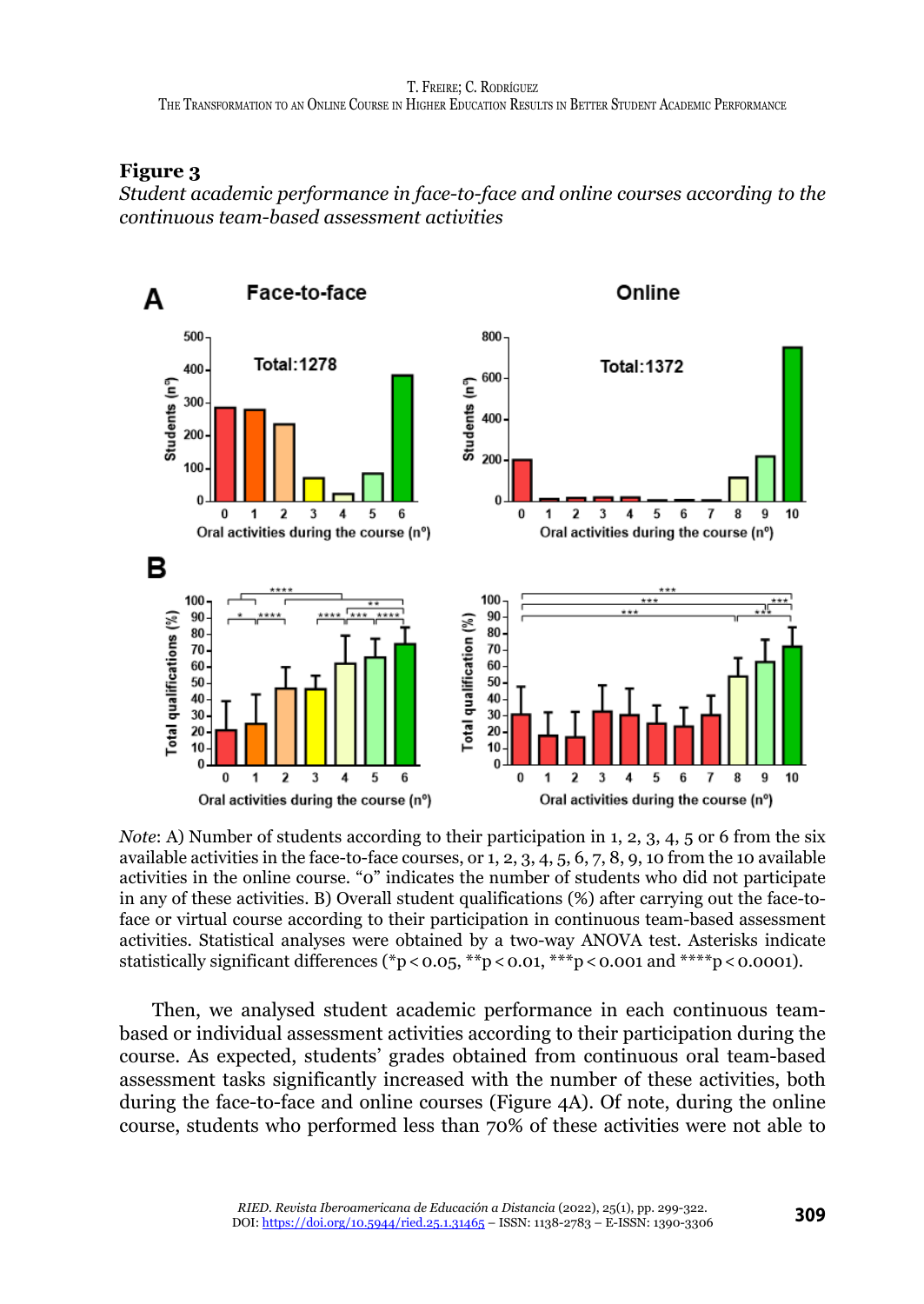score (Figure 4A, right bar plot). With regard to individual multiple-choice midterm questionnaires, we observed that the individual academic performance of students significantly increased when they performed a higher number of continuous teambased assessment activities (Figure 4B, C and D, for the first, second and third midterm tests, respectively). Last, overall student grades also significantly correlated with the number of activities (Figure 4E), highlighting the importance for students of keeping up the course and permanent studying while they perform both continuous team-based assessments and individual midterm tests.

#### **Figure 4**

*Student academic performance in face-to-face and online course modalities in different assessment activities, according to their participation of team-based tasks*

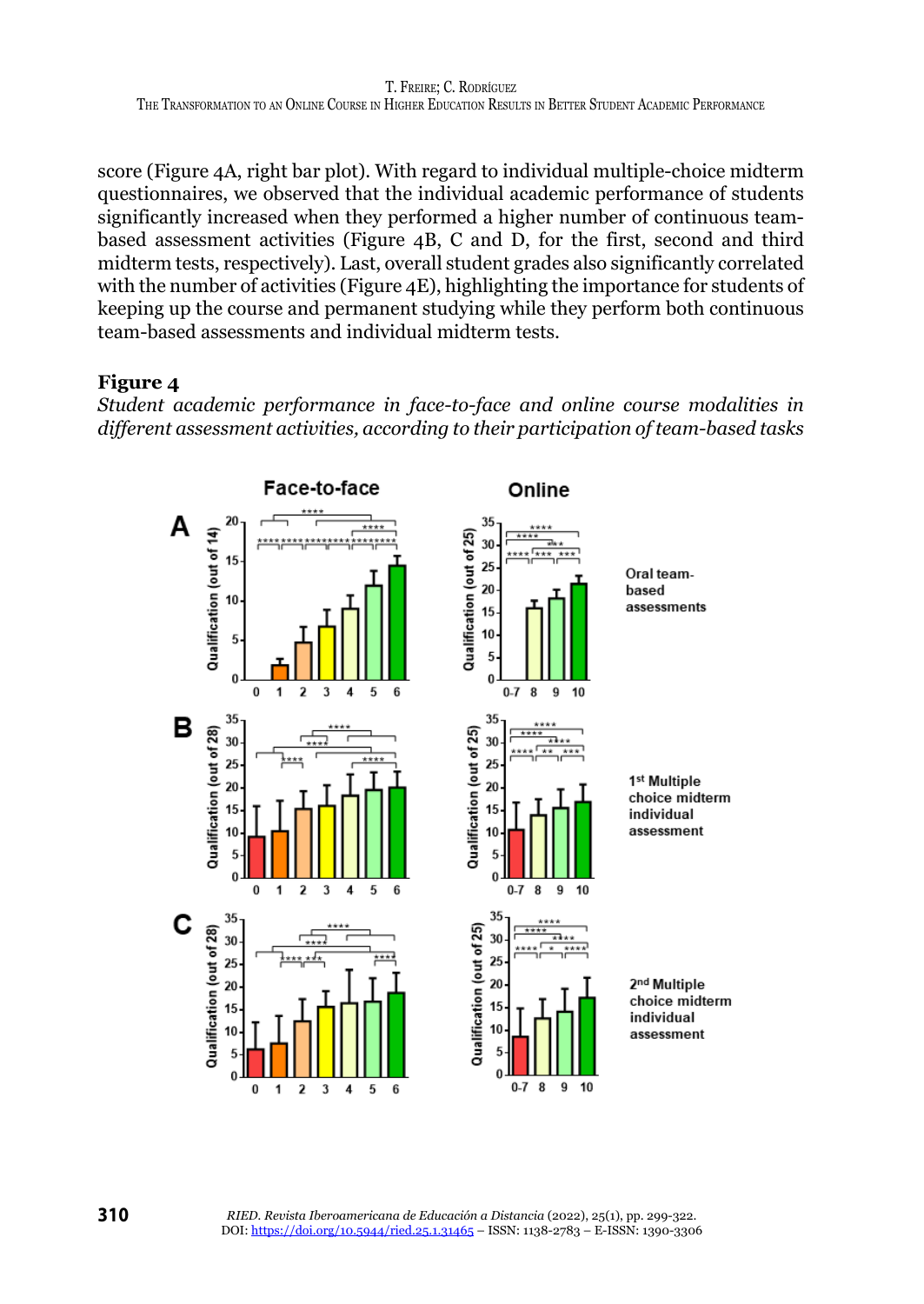T. Freire; C. Rodríguez The Transformation to an Online Course in Higher Education Results in Better Student Academic Performance



*Note*: A) Student qualifications in the team-based assessment activities during the face-toface (up to 14 points) and online (up to 25 points) courses according to their participation in continuous team-based assessment activities. B-D) Student qualifications in the individual first (B), second (C) and third (D) multiple-choice midterm questionnaires during the face-to-face (up to 28 points) or online (up to 25 points) course modalities according to their participation in continuous team-based assessment activities. E) Overall student qualifications (%) after carrying out the face-to-face or virtual course according to their participation in continuous team-based assessment activities. Statistical analyses were obtained by a one-way ANOVA test. Asterisks indicate statistically significant differences (\*p<0.05, \*\*p<0.01, \*\*\*p<0.001 and \*\*\*\*p<0.00001

The results obtained from this study also showed that the vast majority of students who carried out all continuous team-based activities during the face-to-face course were exempt from the exam with respect to those that did not enrol in these activities (Figure 5A). However, the majority of students who did not participate in these activities was not exempt from the exam (Figure 5A). Moreover, most of the students who passed the face-to-face course, obtaining between 40 and 70% of total grades, participated in at least one of the team-based assessment activities (Figure 5A and B). Finally, students who participated in all of the proposed continuous assessment activities did not fail the course (Figure 5B, right bar plot).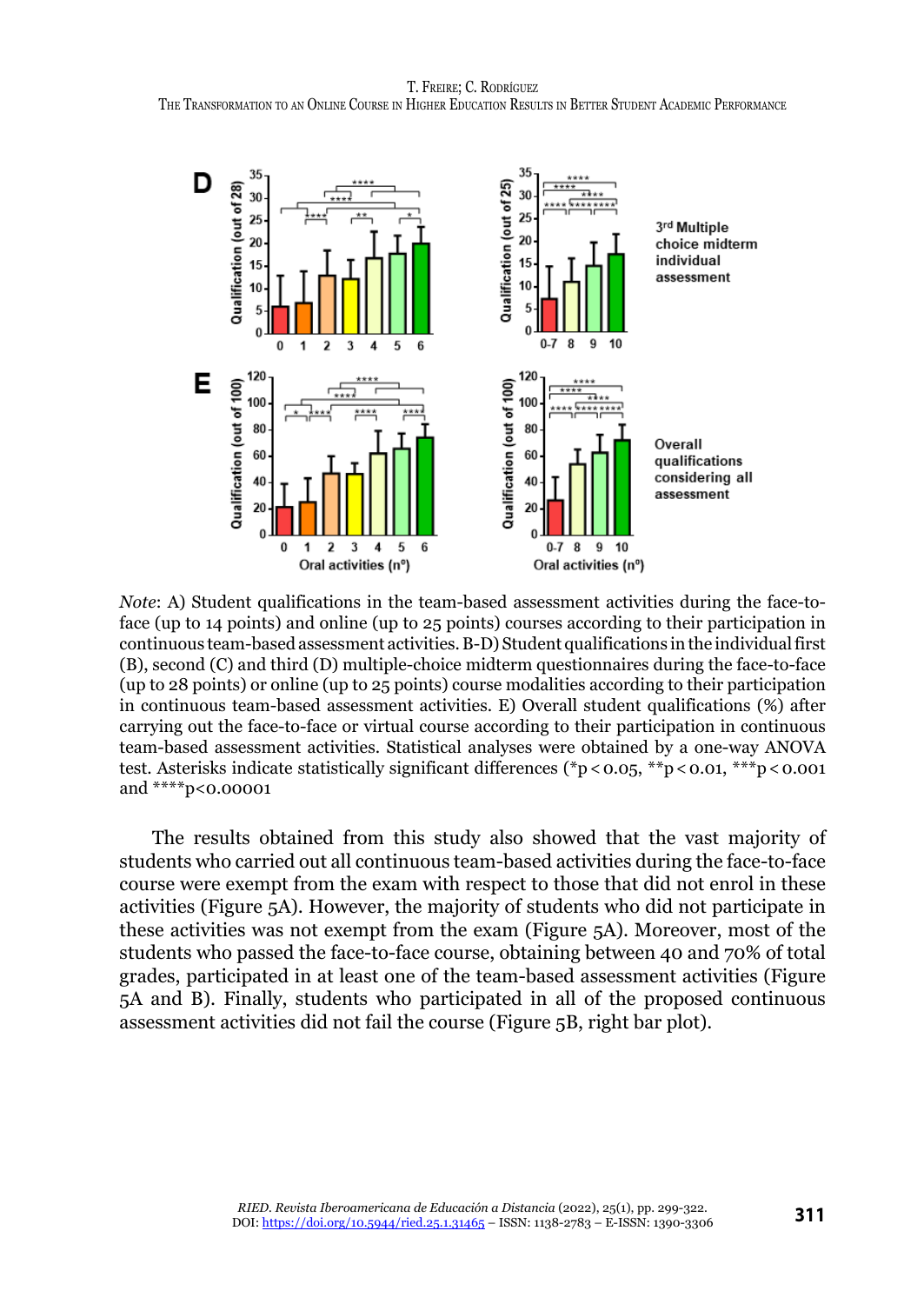# **Figure 5**

*Overall student academic performance after the face-to-face course according to their participation in the team-based assessment activities*



*Note*: A) Number of students who failed (scored less than 40% of points), passed (scored between 40 and 70% of total points) and were exempt from the exam (scored more than 70% of total points) according to their participation in none (0), one to five  $(1-5)$  or six (6) teambased activities. B) Percentage of student qualifications who failed (left bar plot), passed the course (centre bar plot) or were exempt from the exam (right bar plot) according to their participation in none (0), one to five (1-5) or six (6) team-based assessment tasks. The number of students is shown above each bar. Statistical analyses were obtained by a one-way ANOVA test. Asterisks indicate statistically significant differences (\*\*\*\*p < 0.0001).

On the other hand, both the number of students who passed the course and were exempt from the exam increased significantly when performing 8, 9 and 10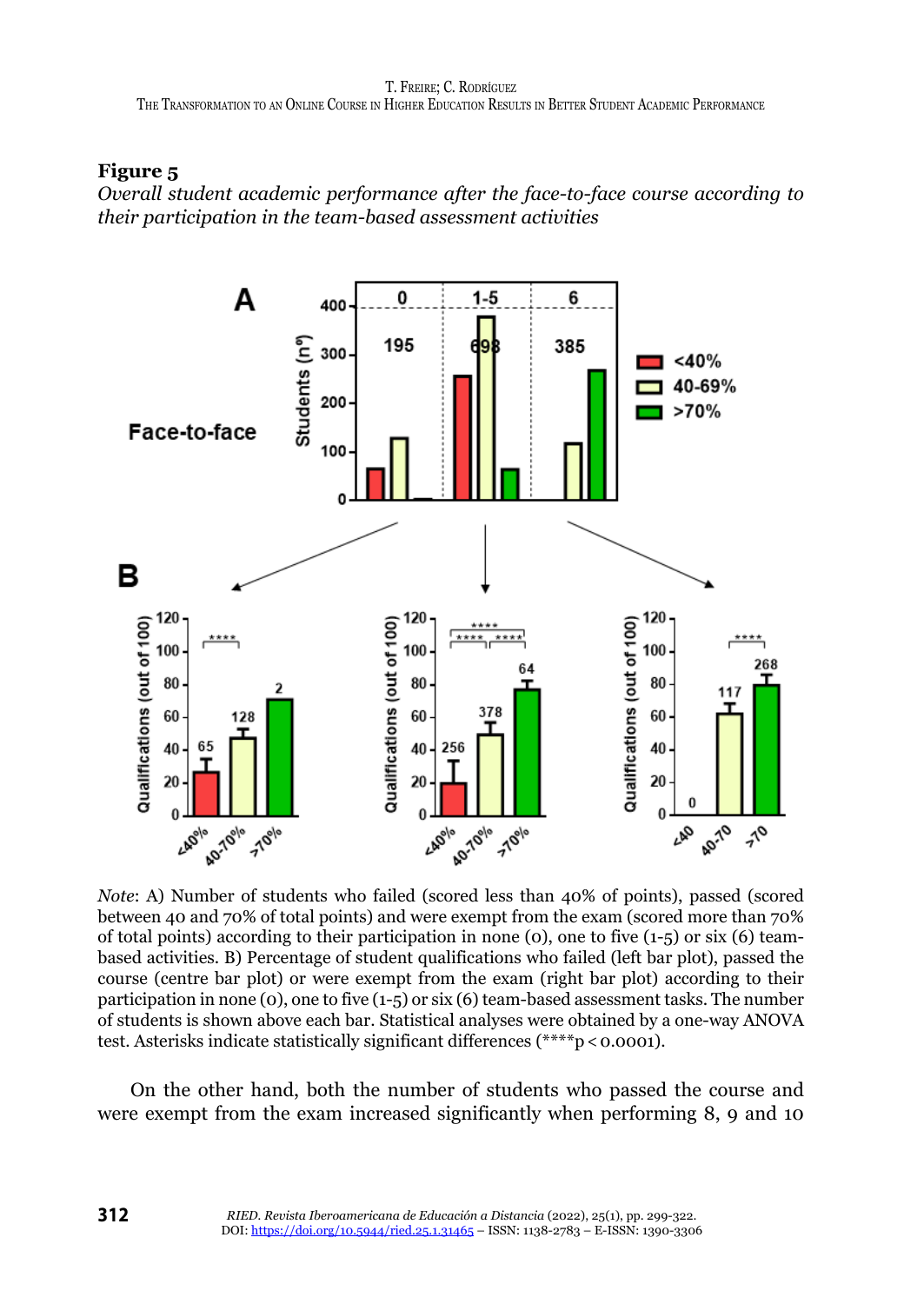team-based assessment tasks in the e-learning environment during the online course, whereas almost none of these students failed the course (Figure 6A and B). Furthermore, only one of those students who performed the 10 available team-based activities failed the course (Figure 6B, right bar plot).

# **Figure 6**

*Overall student academic performance after the online course according to their participation in the team-based assessment activities*



*Note*: A) Number of students who failed (scored less than 40% of points), passed (scored between 40 and 70% of total points) and were exempt from the exam (scored more than 70% of total points) according to their participation in less than 7 activities (0-7), eight (8), nine (9) or ten (10) team-based activities. B) Percentage of student qualifications of the students who failed (left bar plot), passed the course (centre bar plot) or were exempt from the exam (right bar plot) according to their participation in less than 7 activities (0-7), eighth (8), nine (9) or ten (10) team-based assessment tasks. The number of students is shown above each bar. Statistical analyses were obtained by a one-way ANOVA test. Asterisks indicate statistically significant differences (\*\*p < 0.01 and \*\*\*\*p < 0.0001).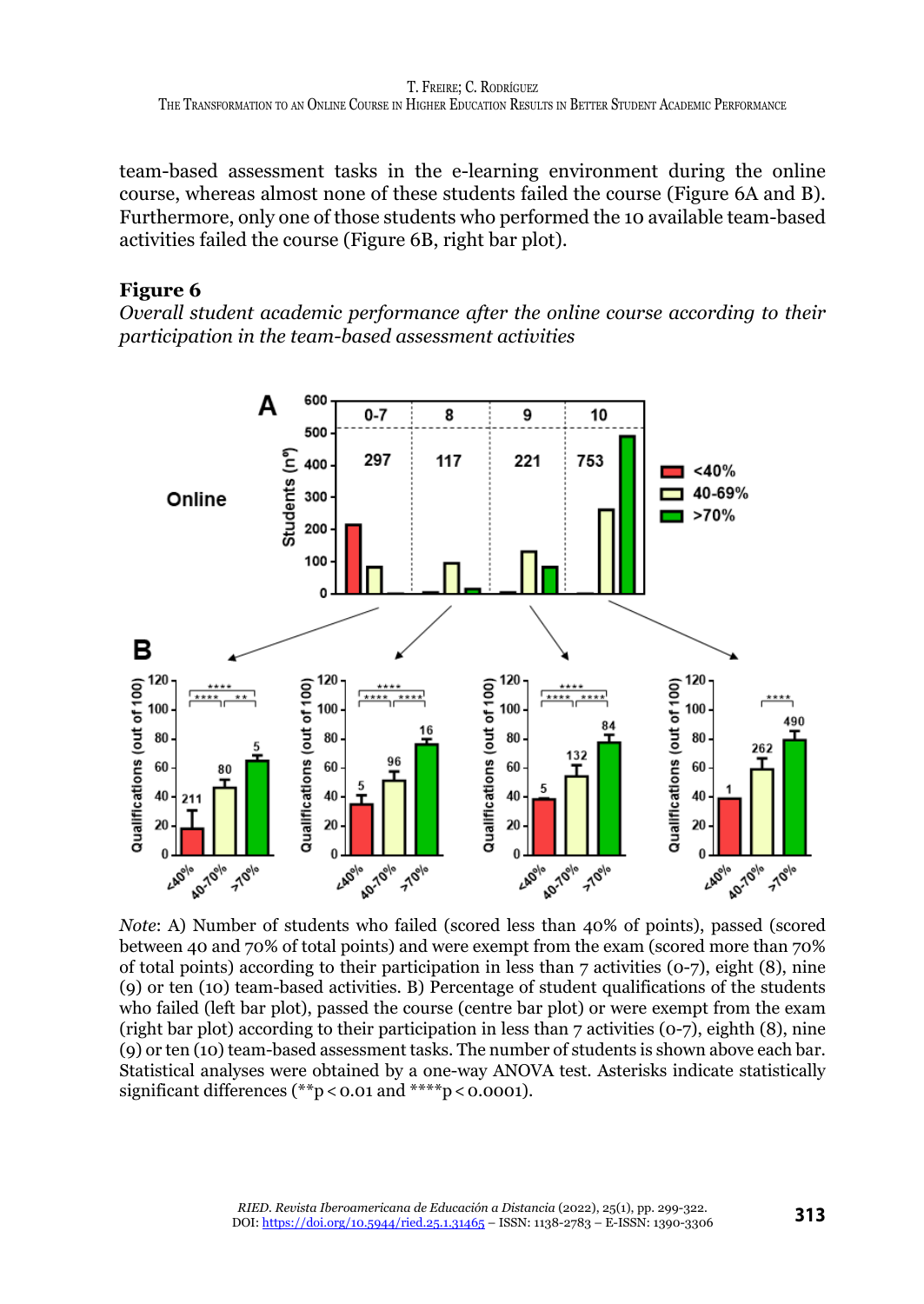# **Overall student academic performance during the course and in the final exam**

Interestingly, students who performed the team-based assessment activities available in the online course obtained significantly higher qualification scores than those who performed the face-to-face course (Figure 7A). In addition, this difference remained significant regardless of the student participation in teambased assessment activities (Figure 7B), demonstrating a better student academic performance during the online modality of the course.

#### **Figure 7**

*Overall student qualifications after face-to-face and online modalities of the course*



*Note*: A) Overall student qualifications (%) after carrying out the face-to-face or online course according to their participation in team-based assessment activities. B) Overall student qualifications (%) after carrying out the face-to-face or online course. Statistical analyses by a one-way ANOVA (A) or Student *t* (B) tests. Asterisks indicate statistically significant differences (\*\*p < 0.01 and \*\*\*\*p < 0.0001).

Finally, one-fifth of the students who passed the face-to-face course and could take the final exam (individual multiple-choice face-to-face questionnaires) were able to approved it with a minimum required of 60% or correct responses (Figure 8A), while one-fourth of the students who passed the online course approved the final questionnaire in the Moodle platform (Figure 8B). Altogether, these analyses demonstrate that those students who performed the online course adapted to an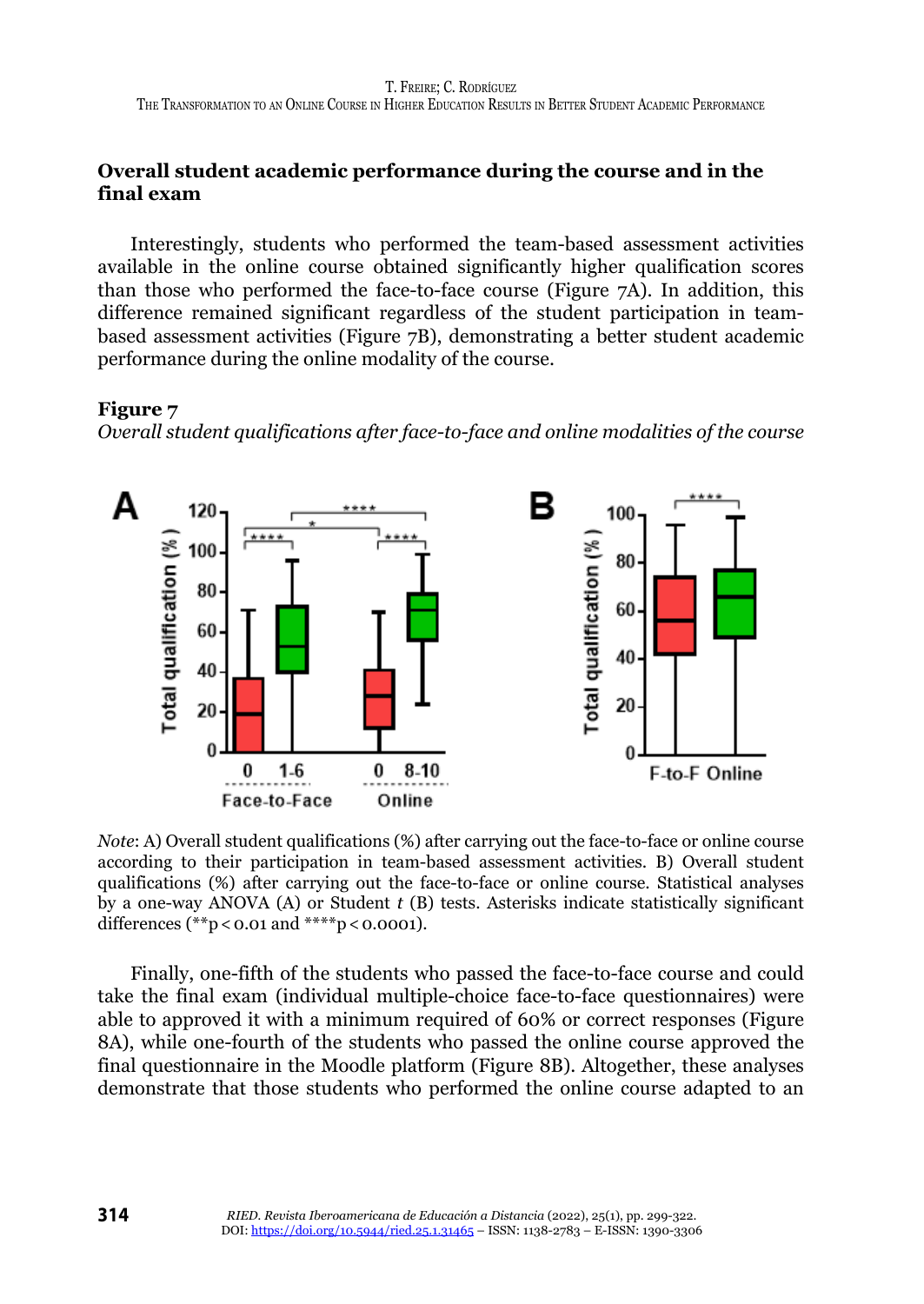e-learning environment had better academic performance both during the course and after (final exam) than those who enrolled in the face-to-face course.

# **Figure 8**

*Academic performance in the final exam of students who passed the face-to-face and online courses*



*Note*: A) Student qualifications (%) in the final exam of those who passed the face-to-face course (upper bar plot) and percentage of students who failed (scored less than 60%) or passed (scored more than 60%) the exam after taking the face-to-face course (lower pie plot). B) Percentage of student qualifications in the final exam of those that passed the online course (upper bar plot) and percentage of students who failed (scored less than 60%) or passed (scored more than 60%) the exam after taking the online course (lower pie plot). Statistical analyses were obtained by a student *t* test. Asterisks indicate statistically significant differences (\*\*\*\*p < 0.0001).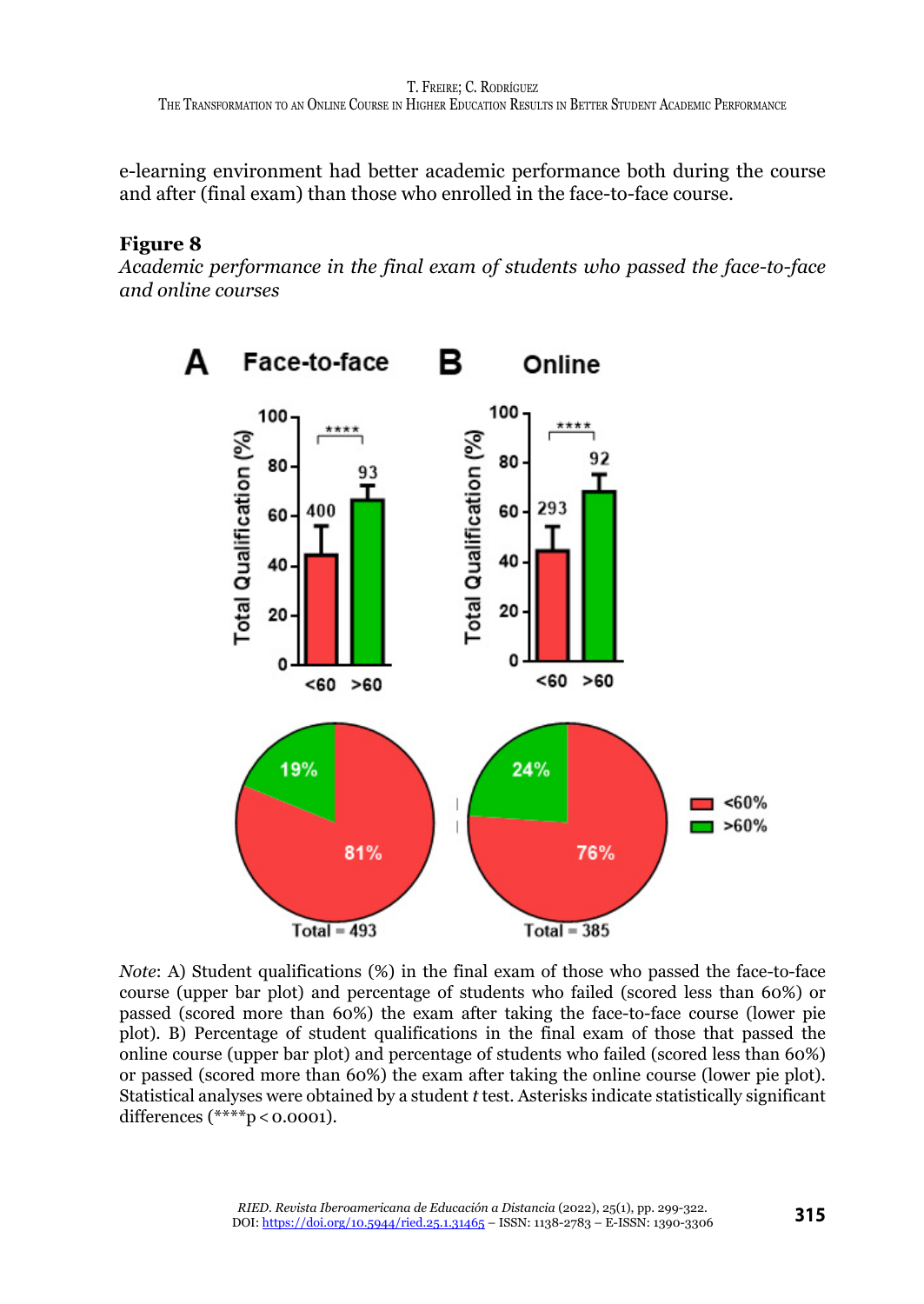#### **DISCUSSION**

Although the pandemic-induced emergency digital education is not the ideal situation to transform face-to-face learning into an online course with and adequate e-learning environment (Alyoussef, 2021; Murphy, 2020), it has significantly forced Uruguayan teachers to adapt their courses to the modern digital era. This context can be transformed into a huge opportunity for small countries such as Uruguay, and considered as a milestone in online higher education. For those teachers who had to adapt their courses immediately after universities lockdown, the transfer, but not the conception or creation of an online course, has been carried out. However, in our case, in which the course was performed between August and October 2020 (5 months after building institution lockdown and having started remote education), we were able to redesign the course, creating specific activities adapted to e-learning, incorporating complementary types of team-based and individual assessment online activities, and developing a new e-learning environment via educative online platforms, such as Moodle (EVA, Espacio Virtual de Aprendizaje) specifically adapted for e-learning and not used as a mere repository as it was the case during the face-to-face course in 2019. Importantly, the designing and development of the online version of our course has also been favoured by the development of an intensive online program for emergency teaching in higher education in the context of Covid19 pandemics in Uruguay, resulting in an enriching and rapid alternative to the transition to emergency remote education (Rodés et al., 2021). During this educative formation process that took place during 2020, an extensive analysis of teachers´ contributions and interactions to assess appropriation of educational principles, methodologies and tools applied to online course redesign in the light of critical digital pedagogy were developed (Rodés et al., 2021), allowing teachers to acquire novel tools, that in our course were applied to the online design of the course by the coordinators. Furthermore, a great support by the institution (UdelaR) was available in order to guide the design of online courses during emergency teaching, undoubtedly favouring the design of more adequate online course and e-learning environment, as previously suggested (Martin et al., 2019). Thus, we were capable of incorporating a more reflecting and effective process and tools to apply in Uruguayan online higher education, which favoured a better student academic performance.

Therefore, the main questions that derive from our analyses are: How and why could students enrolled in the adapted online course have a better academic performance than those who performed the face-to-face course? First, it must be considered that academic performance is a consequence of complex and diverse processes, that depend on multiple factors, including cognitive, metacognitive, motivational and social characteristics of students (Baars & Arnold, 2014; Esteban et al., 2017; Fonseca & García, 2016). Second, it should also be taken into account that our course is characterised by a high student enrolment (between 1200 and 1400 students). In this context, the face-to-face course was composed, on the one hand, by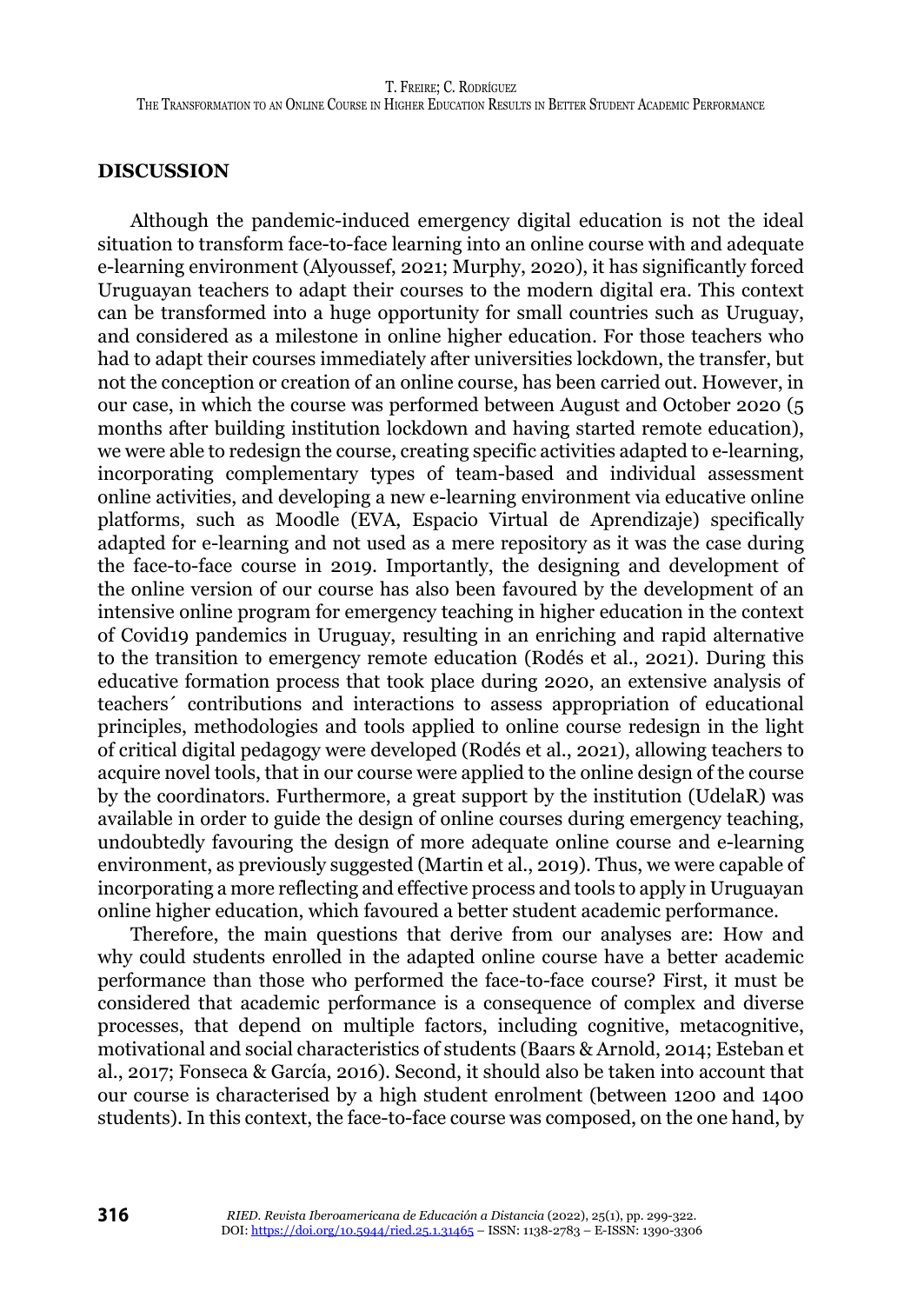master lectures in three different schedules (morning, afternoon, and evening). This forced around 400 students to group into a big classroom to attend to the face-toface master lectures, and to take notes and incorporate knowledge in a non-friendly environment, in which at least one third of the students had to sit on the floor and did not have access to the same (audio or visual) perception conditions of the lecture. Although teachers shared the different lecture presentation files in the face-to-face course, students were not able to "assist" to these lectures repetitive times and had to trust their notes. In the e-learning environment that we created in the online course, we transformed these 1 hour and 30-minute lectures into short videos available on the internet. Therefore, we suggest that these facts have led to: i) prioritize the content of each lecture by teachers, and ii) give students the possibility to watch and listen to the theoretical concepts presented in the videos repetitive times, with the available downloadable document presentation, improving student knowledge acquisition. Indeed, this has been one of the main advantages students found in our course, as they have stated in a specific interview to students at the end of the course. Interestingly, our conclusions are supported by those found after a study carried out by Queiroga and collaborators showing that the students who had more interactions and interventions in the e-learning environment of a course associated with better academic performance (Queiroga et al., 2021). Furthermore, they also described the fact that student academic performance also depended on the number of different courses the students took at the same time (Queiroga et al., 2021). Thus, it would be interesting to analyse these aspects in our study.

The second point to consider is the type of assessment activities. Although during the face-to-face course students had the opportunity to perform midterm individual multiple-choice tests at the end of each course module, they could score up to 84% of the available points, while when performing the team-based continuous assessment tasks they could score up to 16% of the points (Table 1). In the online course that we designed, the number of problem-solving team-based activities was increased, giving the students the opportunity to gather up to 25% of the points (Table 1). Furthermore, in order to force student participation in the synchronous encounters by the Zoom platform, students were required to participate at least in 8 out of the 10 available team-based certifying assessment tasks to be able to score, favouring or forcing active learning. This has, as shown by the results of this work, considerably increased the number of students that presented these activities, and therefore, the chance for students to score more points. Thus, it is likely that these conditions motivated student participation, resolving one of the main problems in e-learning: encouraging student participation, as has already been reported (Groves & O'Donoghue, 2009). Nevertheless, the possibility that students only took part because of the extrinsic reward remains a possibility, in which case a "blended" approach, delivering a combination of online and traditional face-to-face activities is recommended.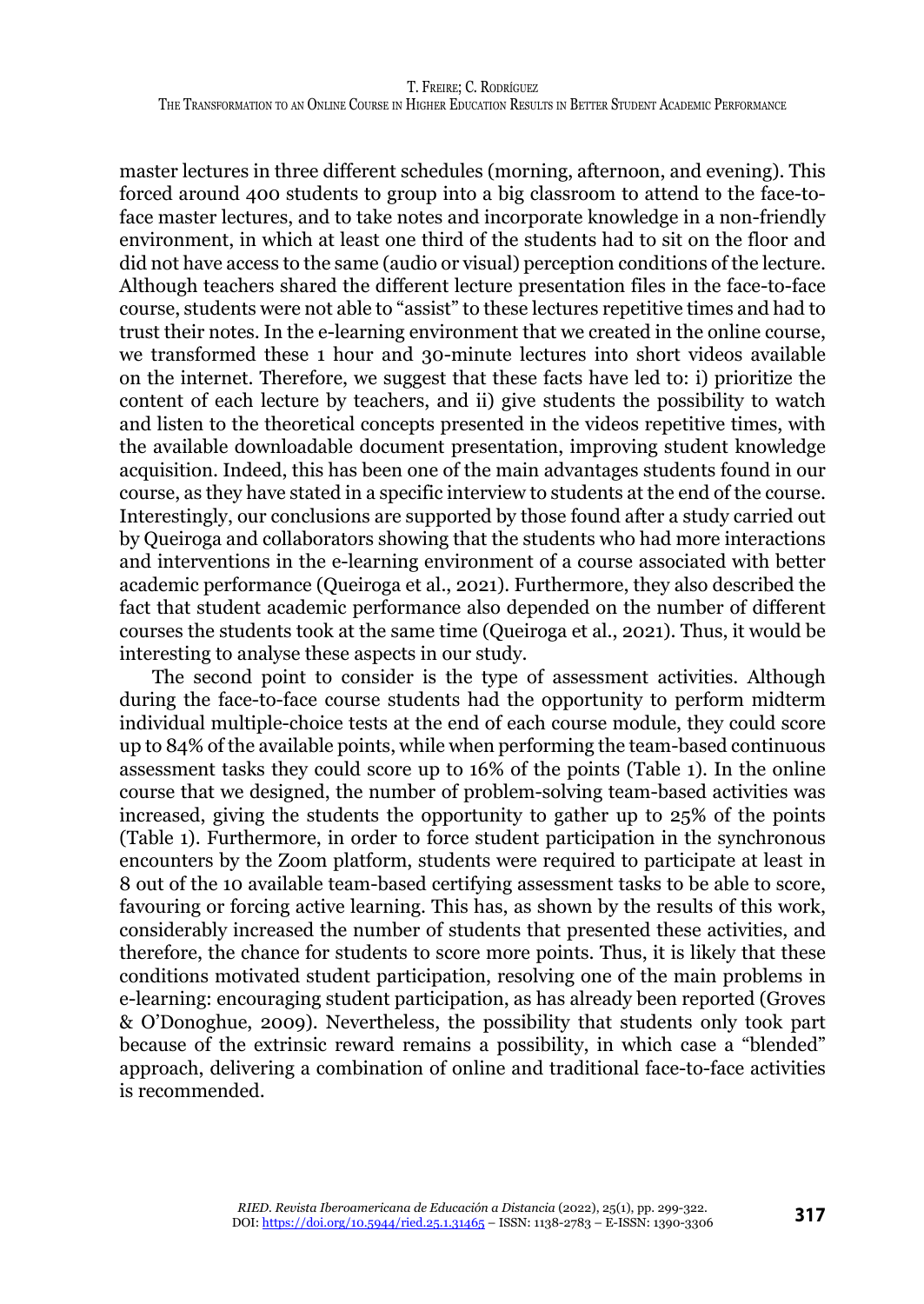On the other hand, it is worth noting that better student academic performance was also found at the individual level through the multiple-choice tests available at the Moodle platform adapted by our University (UdelaR). Thus, apparently, by performing more team-based assessments in which students had to apply the knowledge gathered in the videos, ameliorated their academic performance individually too. In this context, it is important to highlight that ICTs constitute a valuable tool to enhance e-learning since they can foster student active learning by turning them into being creative, collaborative and responsible learners, not only at the individual level but also as a part of a team or community (Oguguo et al., 2020; Torres-Madroñero et al., 2020; Yilan & Koruyan, 2020). Nevertheless, one of the main challenges for students in e-learning approaches is that they need autoregulation, organization and other metacognitive skills while instructors become mediators who guide students to apply knowledge, as they have stated while interviewed about this point. In addition, problem- or case-based learning in online courses need instructional design, facilitation, and technology support, being the latter one of the most important to foster student comprehension and e-learning (Oguguo et al., 2020; Torres-Madroñero et al., 2020; Yilan & Koruyan, 2020).

Third, self-assessment activities were also available at the end of each week, that were set up in exactly the same conditions as the individual multiple-choice midterm tests, allowing students to practice and better prepare for this type of online assessment. In fact, this was one of the facts that students reinforced when giving their opinion on the usefulness of the self-assessment activities. Thus, the proposed mix of online assessment was apparently effective. However, it is worth noting that online assessment is a great challenge by itself and needs to articulate not only student comprehension based on the contents and types of proposed activities, but also the quality of the e-learning assessment (Bates, 2019). In the same line, the fact that the student generation that took the online course grew up in the internet age, might have also contributed to the student academic success since, as it has already been reported, today's digital ICTs are an important part of the student's life (Prensky, 2004).

Finally, we demonstrate in this work that students who passed the online course in 2020 also had a better academic performance during the individual multiplechoice final exam than those who passed the face-to-face course in 2019. This is of great importance if we consider that both exams (2019 and 2020) were carried out in exactly the same face-to-face conditions in December of each year, highlighting the relevance of the new e-learning activities incorporated in the online course performed during university lockdown and favouring active learning.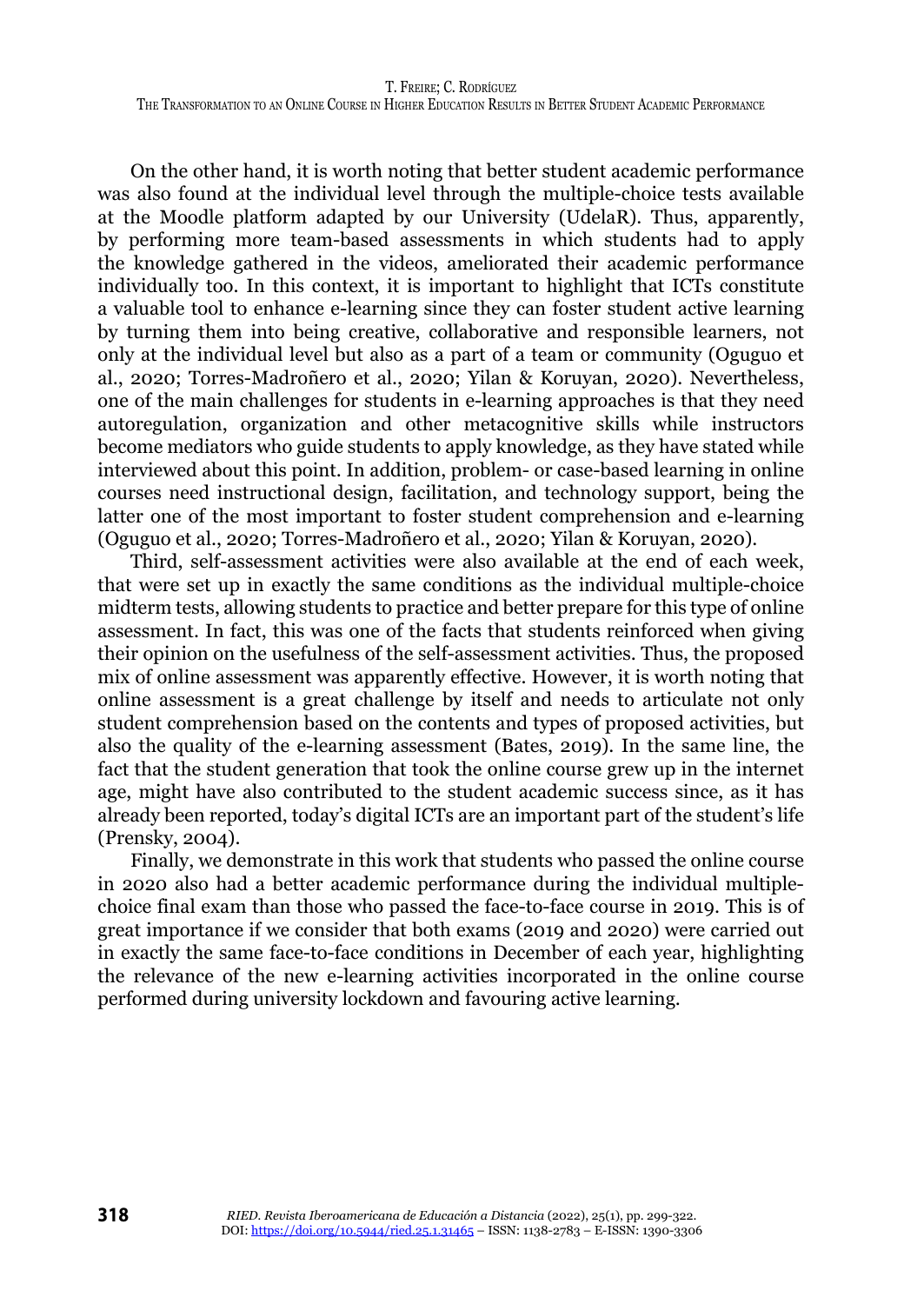# **CONCLUSIONS**

This study investigated the efficiency of the transformation of this course from face-to-face to online both synchronous and asynchronous learning activities, through the analyses of student academic performance of an e-learning environment in a high student enrolment course in Haematology and Immunology at the School of Medicine carried out in the pandemic context in 2020 and compared it to the faceto-face version of the course performed in 2019. The online version of the course included some changes with respect to the face-to-face to favour active student learning, e-learning environment and knowledge enforcement, although the syllabus remained unchanged: a flipped learning approach, the increased use of team-based learning and development of communication skills, continuous assessment of oral activities together with individual-based questionnaires for academic assessment and self-assessment and further exploitation of the available activities in the Moodle platform with respect to the face-to-face course. This study found both synchronous and asynchronous problem-solving based e-learning together with self-assessment and team-based continuous and individual questionnaire assessments to be a valuable instructional method that allowed higher student academic performance, highlighting the positive impact of participating in team-based assessment tasks in both individual and team-based academic performance. It also suggests that the adaptation of the face-to-face course to the e-learning environment was, at least, as efficient as the traditional course, despite student resistance to e-learning and e-assessment.

# **REFERENCES**

- Alyoussef, I. (2021). E-Learning System Use During Emergency: An Empirical Study During the COVID-19 Pandemic. *Frontiers in Education, 6*, 1-11. [https://](https://doi.org/10.3389/feduc.2021.677753) [doi.org/10.3389/feduc.2021.677753](https://doi.org/10.3389/feduc.2021.677753)
- Baars, G. J. A., & Arnold, I. J. M. (2014). Early Identification and Characterization of Students Who Drop Out in the First Year at University. *Journal of College Student Retention: Research, Theory & Practice, 16*(1), 95-108. [https://doi.org/10.2190/](https://doi.org/10.2190/CS.16.1.e) [CS.16.1.e](https://doi.org/10.2190/CS.16.1.e)
- Barkley, E. (2010). *Student Engagement Techniques: A Handbook for College Faculty.* Editorial Bosse Bass.
- Barkley, E., Cross, K. P., & Major, C. H. (2005). *Técnicas de aprendizaje colaborativo: Manual para el*

*profesorado universitario.* Ediciones Morata SRL.

- Bates, A. W. (2019). *Teaching in a Digital Age: Guidelines for designing teaching and learning.* Second Edition, TONY BATES ASSOCIATES LTD.
- Esteban, M., Bernardo, A., Tuero, E., Cervero, A., & Casanova, J. (2017). Variables influyentes en progreso académico y permanencia en la universidad. *European Journal of Education and Psychology, 10*(2), 75-81.<https://doi.org/10.1016/j>
- Ferrufino Olmos, J. (2021). Estrategia didáctica aprendizaje basado en problemas aplciada a la enseñanza - Aprendizaje de la Química Orgánica I. *Documentación Digital de la Universidad*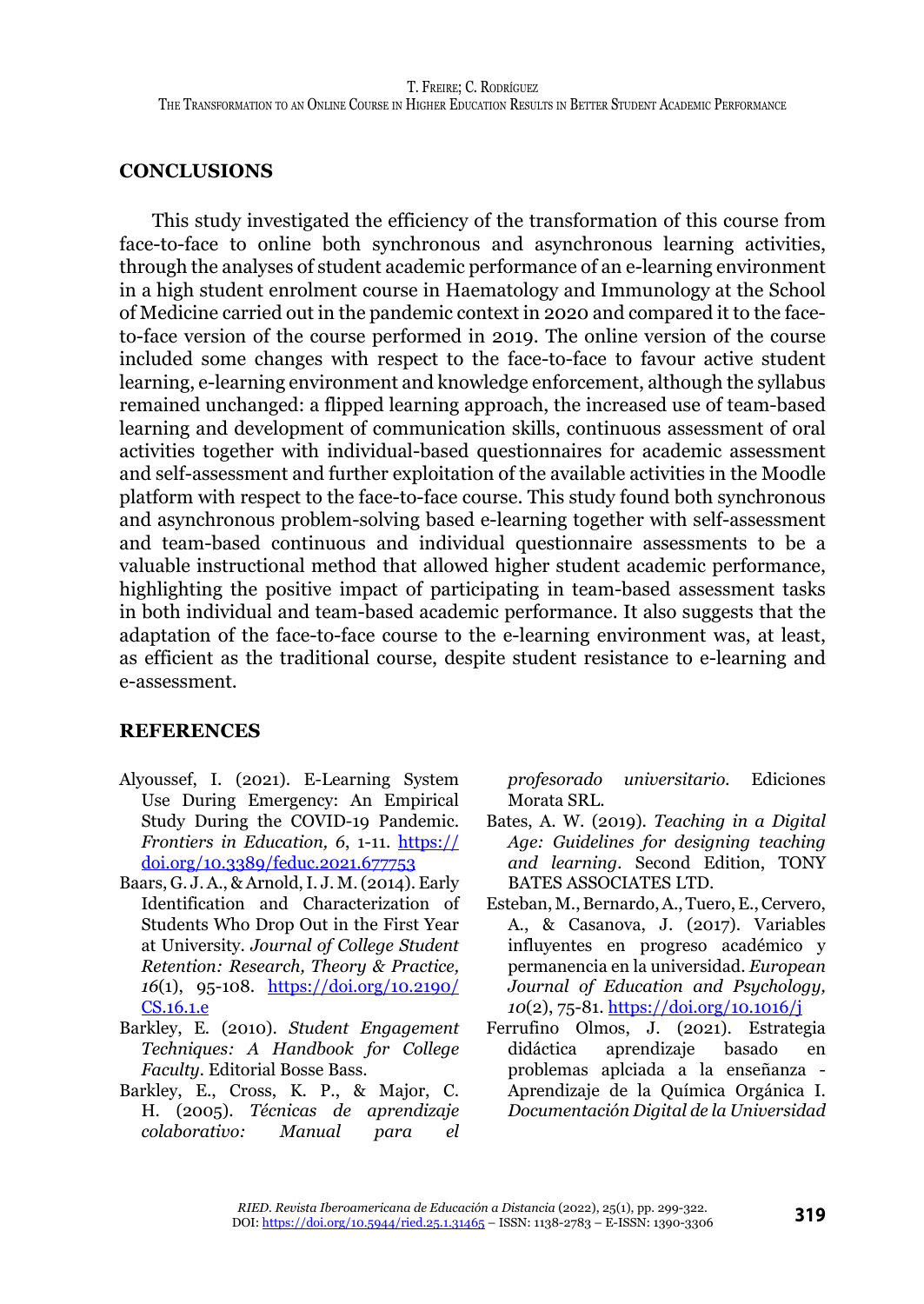*Mayor de San Simón*. [http://hdl.handle.](http://hdl.handle.net/123456789/23711) [net/123456789/23711](http://hdl.handle.net/123456789/23711)

- Fonseca, G., & García, F. (2016). Permanencia y abandono de estudios en estudiantes universitarios: un análisis desde la teoría organizacional. *Revista de la Educación Superior, XLV* (179), 25-39. [https://doi.](https://doi.org/10.1016/j.resu.2016.06.004) [org/10.1016/j.resu.2016.06.004](https://doi.org/10.1016/j.resu.2016.06.004)
- Groves, M., & O'Donoghue, J. (2009). Reflections of Students in Their Use of Asynchronous Online Seminars. *Educational Technology & Society, 12*(3), 143-149.
- Hossain Khan, M. S., & OiriddineAbdoub, B. (2021). Flipped classroom: How higher education institutions (HEIs) of Bangladesh could move forward during COVID-19 pandemic. *Social Sciences & Humanities Open, 4*(1), 100187. [https://](https://doi.org/10.1016/j.ssaho.2021.100187) [doi.org/10.1016/j.ssaho.2021.100187](https://doi.org/10.1016/j.ssaho.2021.100187)
- Jeong, K. O. (2017). The use of moodle to enrich flipped learning for english as a foreign language education. *Journal of Theoretical and Applied Information Technology, 95*(18), 4845-4852.
- Lapevska, D., Velinov, A., & Zdravev, Z. (2021). Analysis of Moodle Activities Before and After the Covid-19 Pandemic – Case Study at Goce Delchev University. *Balkan Journal of applied mathematics and Informatics, 4*(1). [https://doi.](https://doi.org/10.46763/BJAMI) [org/10.46763/BJAMI](https://doi.org/10.46763/BJAMI)
- Martin, F., Budhrani, K., Kumar, S., & Ritzhaupt, A. (2019). Award-winning faculty online teaching practices: Roles and competencies. *Online Learning, 23*(1), 184-205. [https://doi.org/10.24059/olj.](https://doi.org/10.24059/olj.v23i1.1329) [v23i1.1329](https://doi.org/10.24059/olj.v23i1.1329)
- Murphy, M. P. A. (2020). COVID-19 and emergency eLearning: Consequences of the securitization of higher education for post-pandemic pedagogy. *Contemporary Security Policy, 41*(3), 492-505. [https://](https://doi.org/10.1080/13523260.2020.1761749) [doi.org/10.1080/13523260.2020.1761749](https://doi.org/10.1080/13523260.2020.1761749)
- Mursyidah, H., Hermoyo, R. P., & Suwaibah, D. (2021). Does flipped learning method via MOODLE can improve outcomes

and motivation of discrete mathematics learning during COVID-19 pandemic? *Journal of Physics: Conference Series, 1720*(1). [https://doi.org/10.1088/1742-](https://doi.org/10.1088/1742-6596/1720/1/012007) [6596/1720/1/012007](https://doi.org/10.1088/1742-6596/1720/1/012007)

- Oguguo, B. C. E., Okeke, A. O., Dave-Ugwu, P. O., Ocheni, C. A., Ugorji, C. O., Nwoji, I. H. N., & Ike, I. C. (2020). Assessment of ICT Skills Relevant for Effective Learning Possessed by Undergraduate Students at University of Nigeria. *International Journal of Higher Education, 9*(4), 206-215. [https://doi.org/10.5430/ijhe.](https://doi.org/10.5430/ijhe.v9n4p206) [v9n4p206](https://doi.org/10.5430/ijhe.v9n4p206)
- Prensky, M. (2004). The Emerging Online Life of the Digital Native. *The Emerging Online Life Of The Digital Native*. [https://](https://doi.org/10.4135/9781483387765.n7) [doi.org/10.4135/9781483387765.n7](https://doi.org/10.4135/9781483387765.n7)
- Queiroga, E. M., Enríquez, C. R., Cechinel, C., Casas, A. P., Paragarino, V. R., Bencke, L. R., & Ramos, V. F. C. (2021). Using Virtual Learning Environment Data for the Development of Institutional Educational Policies. *Applied Sciences MDPI AG, 11*(15), 6811. [https://doi.org/10.3390/](https://doi.org/10.3390/app11156811) [app11156811](https://doi.org/10.3390/app11156811)
- Rodés, V., Porta, M., Garófalo, L., & Enríquez, C. R. (2021). Teacher Education in the Emergency: a MOOC-Inspired Teacher Professional Development Strategy Grounded in Critical Digital Pedagogy and Pedagogy of Care. *Journal of Interactive Media in Education, 1*(12), 1-14. [https://](https://doi.org/10.5334/jime.657) [doi.org/10.5334/jime.657](https://doi.org/10.5334/jime.657)
- Romero-Martín, R., Castejón-Oliva, F. J., López-Pastor, V. M., & Fraile-Aranda,<br>A. (2017). Formative Assessment, A. (2017). Formative Assessment, Communication Skills and ICT in Initial Teacher Training. *Media Education Research Journal, XXV*. [https://doi.](https://doi.org/10.3916/C52-2017-07) [org/10.3916/C52-2017-07](https://doi.org/10.3916/C52-2017-07)
- Torres-Madroñero, E. M., Torres-Madroñero, M. C., & Ruiz Botero, L. R. (2020). Challenges and Possibilities of ICT-Mediated Assessment in Virtual Teaching and Learning Processes. *Future*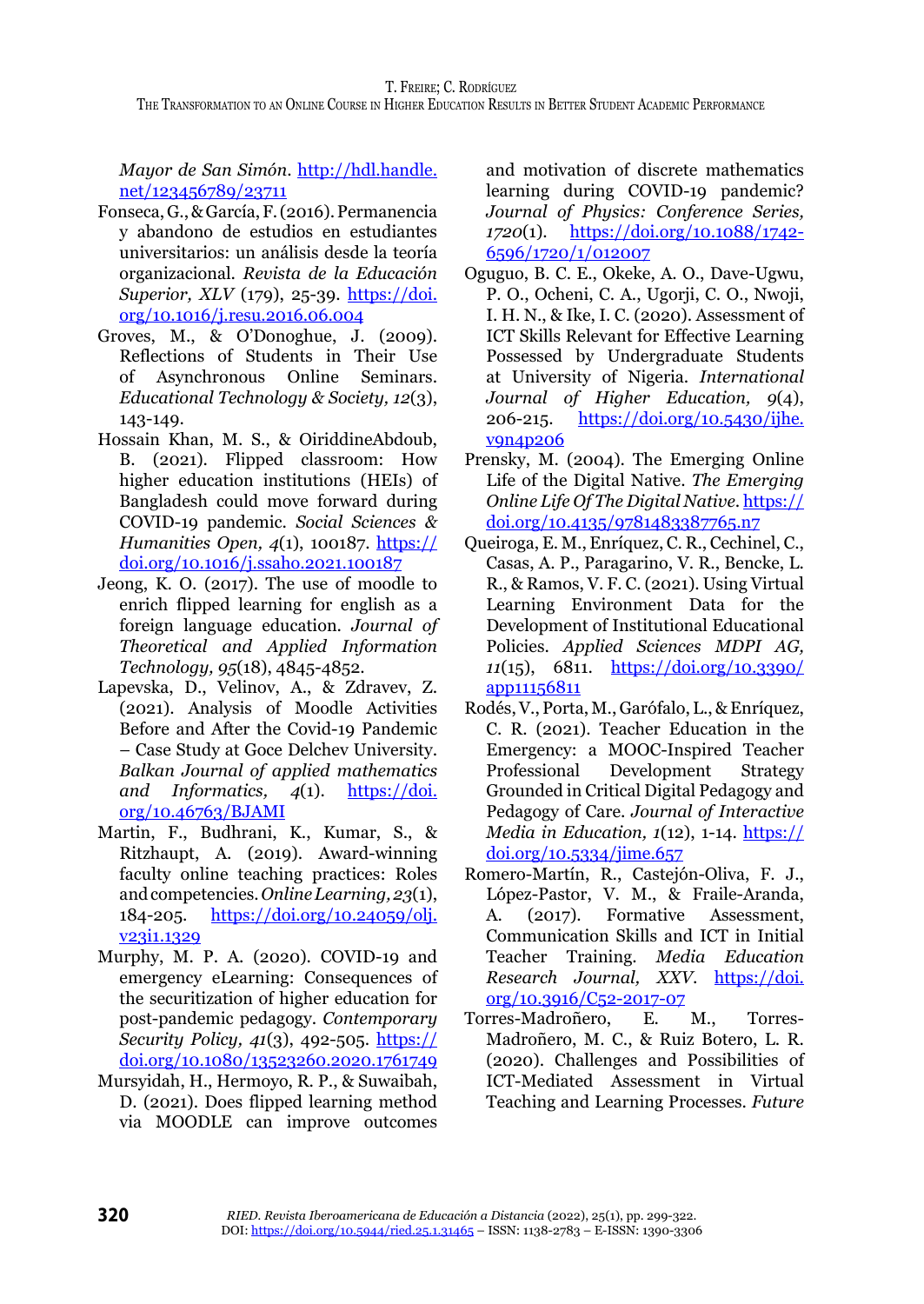T. Freire; C. Rodríguez

The Transformation to an Online Course in Higher Education Results in Better Student Academic Performance

*Internet, 12*(232), 1-20. [https://doi.](https://doi.org/10.3390/fi12120232) [org/10.3390/fi12120232](https://doi.org/10.3390/fi12120232)

- Vilchez-Sandoval, J., Llulluy-Nunez, D., & Lara-Herrera, J. (2021). Work in Progress: Flipped classroom as a pedagogical model in virtual education in networking courses with the Moodle Learning Management System against COVID 19. *IEEE World Conference on Engineering Education (EDUNINE)*, 1-3. [https://doi.org/10.1109/](https://doi.org/10.1109/EDUNINE51952.2021.9429101) [EDUNINE51952.2021.9429101](https://doi.org/10.1109/EDUNINE51952.2021.9429101)
- Wang, T. (2009). The Transformational Promise of Information and Communications Technologies (ICTs) for the Professional Education of Architects. *Educational Technology & Society, 12*(3), 206213.
- Yilan, S. M., & Koruyan, K. (2020). *ICT-Based Assessment, Methods, and Programs in Tertiary Education.* IGI Global. [https://](https://doi.org/10.4018/978-1-7998-3062-7) [doi.org/10.4018/978-1-7998-3062-7](https://doi.org/10.4018/978-1-7998-3062-7)

#### **ACADEMIC AND PROFESSIONAL PROFILE OF THE AUTHORS**

**Teresa Freire** is associate investigator and professor from Departamento de Inmunobiología, Facultad de Medicina, UdelaR, Montevideo, Uruguay. She obtained a PhD in Biology, carries out experimental research in Immunology as leader of her laboratory and currently is carrying out a Master thesis in Education (Maestría en enseñanza Universitaria) in UdelaR. <https://orcid.org/0000-0002-4845-4920> E-mail: [tfreire@fmed.edu.uy](mailto:tfreire@fmed.edu.uy)

ADDRESS Facultad de Medicina, UdelaR Avda. General Flores, nº 2125 Montevideo (Uruguay)

**Carolina Rodríguez** is associate investigator, professor and the head of Unidad de Enseñanza Virtual de Aprendizaje and Departamento de Educación, Facultad de Enfermería, UdelaR, Montevideo, Uruguay. She has a Master in Educational sciences (Maestría en enseñanza Universitaria) and currently finishing a PhD thesis in the same area, with emphasis on ICTs in higher education. [https://orcid.org/0000-](https://orcid.org/0000-0002-4845-4920) [0002-4845-4920](https://orcid.org/0000-0002-4845-4920)

E-mail: [carolinacabocla@gmail.com](mailto:carolinacabocla@gmail.com)

ADDRESS Facultad de Enfermería, UdelaR Jaime Cibils, nº 2810 Montevideo (Uruguay)